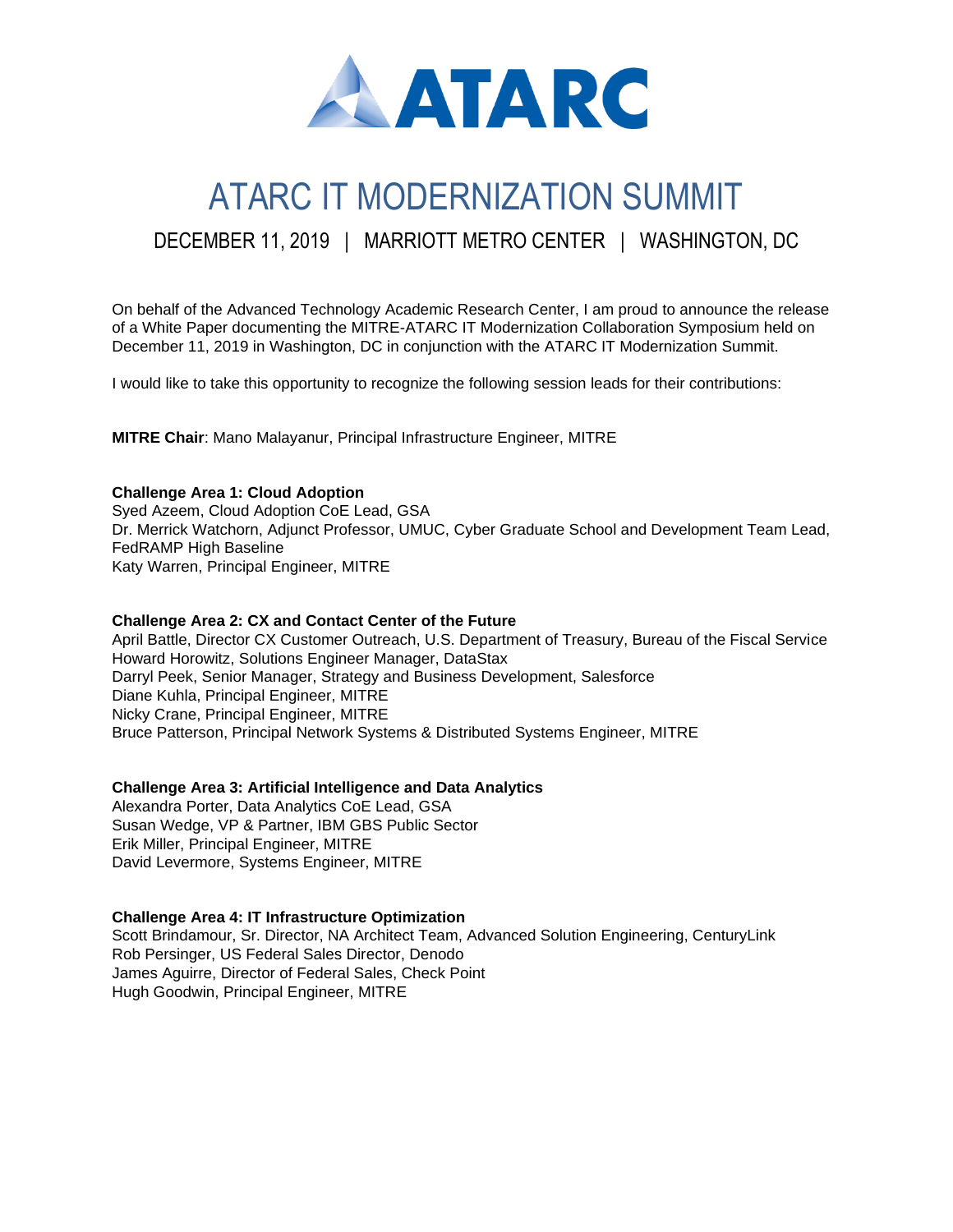

Below is a list of government, academic and industry members who participated in these dialogue sessions:

#### **Challenge Area 1: Cloud Adoption**

Syed Azeem, GSA; Amanda Bengston, Alfresco; Mike Cassidy, DOJ; Julius Crawford Jr., Morphworks; Pete Johnson, Alfresco; Subra Kilari, IRS; Nancy Letsinger, MITRE; Steve Mazzuca, ThousandEyes; Jamil Mohammed, USAID; Sonika Mohan, HHS; Brian Muolo, GSA; Chris Oglesby, Morphworks; Andrew Osborn, Zimperium; Campbell Palmer, CenturyLink; John Pisano, BAH; Puru Subedi, DOT; Merrick Watchorn, UMD; Gary Williams, BAH; Yan Yuan, IRS

#### **Challenge Area 2: CX and Contact Center of the Future**

Yusuf Abediyeh, DataStax; Keren Bassey, MITRE; Jeff Cohen, HUD; Mary Curtis, EPA; Martha Dorris, DCI; Tiffany Durkop, TTEC; Matt Gordon, IBM; David Harrity, GSA; David Jacobson, EPA; Alicia Martin, US Treasury; Stephen Parowski, TTEC; Amber Rosenbaugh, TTEC; John Schroder, ThousandEyes; Jason Schulman, CenturyLink; Audrey Winston, MITRE

#### **Challenge Area 3: Artificial Intelligence and Data Analytics**

Laura Barnard, MITRE; John Broderick, DOI; Anthony Burley, DOJ; Tagny Diake, USAID; Richard Eng, MITRE; Robert Fahs, NARA; Matt Gordon, IBM; Pei Hamsik, HUD; Darren Kerns, USBP; Kevin King, HUD; Mike Lawlor, PeaceCorps; Richard Schreiber, GSA; Sonia Smith, PeaceCorps; Mike Tanner, Pavilion Data; Steve Vetter, CISCO; Xin Wang, DOT; Susan Wedge, IBM; Michael Youngdahl, IBM; Mike Zichi, ASG

#### **Challenge Area 4: IT Infrastructure Optimization**

Ingrid Alexander, VA; Corey Averitt, Davidson Technologies; Greg Buchanan, Zscaler; Ann Eilers, NEA Amy Fadida, AF Consulting; Joan Golden, Deep Water Point; Hugh Goodwin, MITRE; Mark Hoyle, MorphWorks/ DOJ; Xia Ouyang, USCG; Robert Persinger, Denodo; Samar Zyed, MITRE

Thank you to everyone who contributed to the MITRE-ATARC IT Modernization Collaboration Symposium. Without your knowledge and insight, this White Paper would not be possible.

Sincerely,

Searge Thras Suden

**Tom Suder** Founder, Advanced Technology Academic Research Center (ATARC)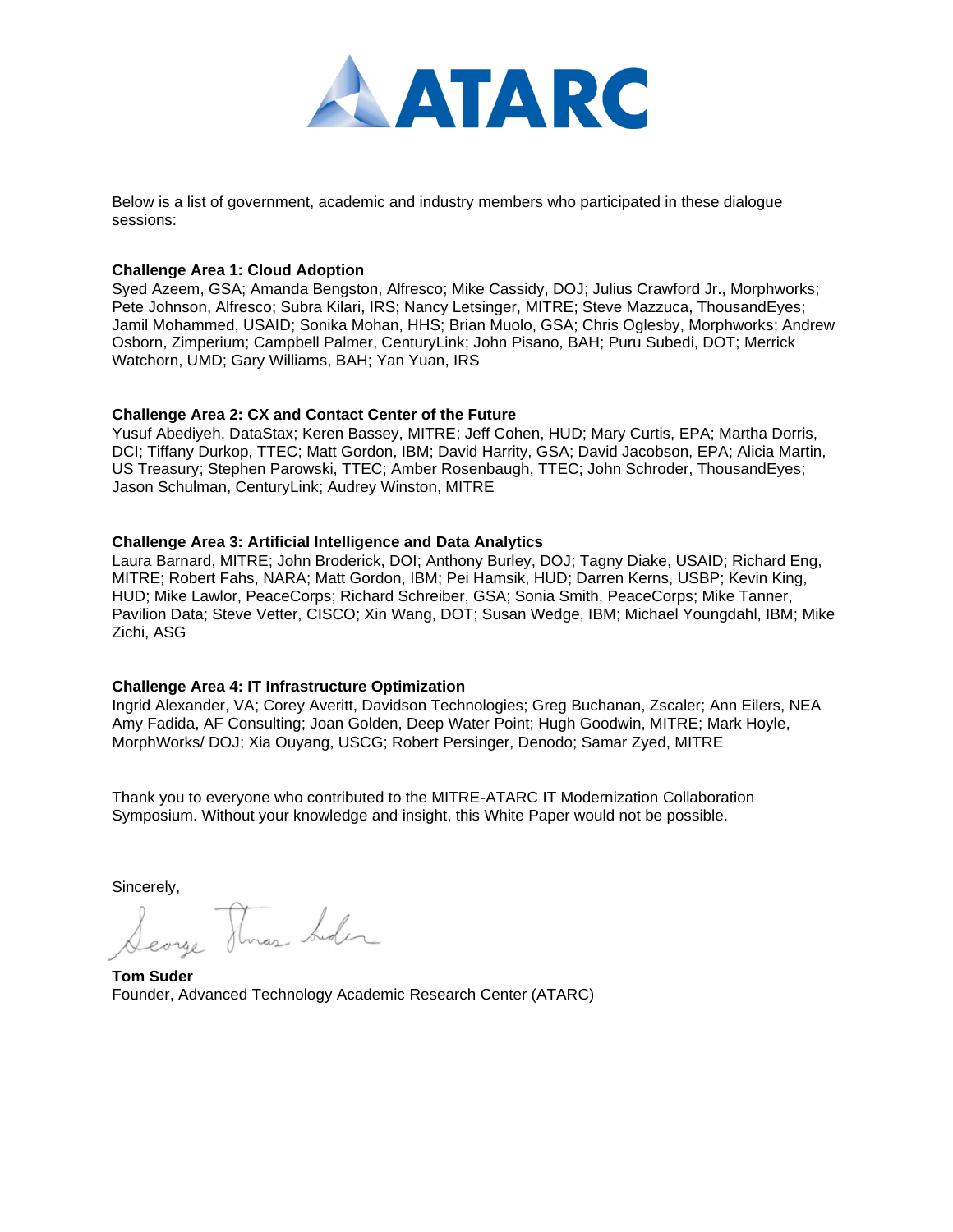FEDERAL IT SUMMIT SERIES

# **DECEMBER 2019 FEDERAL IT MODERNIZATION SUMMIT REPORT**\*

January 31, 2020

Mano Malayanur, Sharon H. Mayer, Diane L. Kuhla, Samar M. Zayed, Taylor R. Bacon, Christine J. Kim, Joseph Walter, Keren Bassey, Nicki Crane, Hugh Goodwin, Bruce R. Patterson, Katy Warren, David M. Levermore, Justin F. Brunelle *The MITRE Corporation*

> Tom Suder *The Advanced Technology Academic Research Center*

<sup>\*</sup>APPROVED FOR PUBLIC RELEASE; DISTRIBUTION UNLIMITED. CASE NUMBER 19-02491-3. **©2020 THE MITRE CORPORATION. ALL RIGHTS RESERVED.**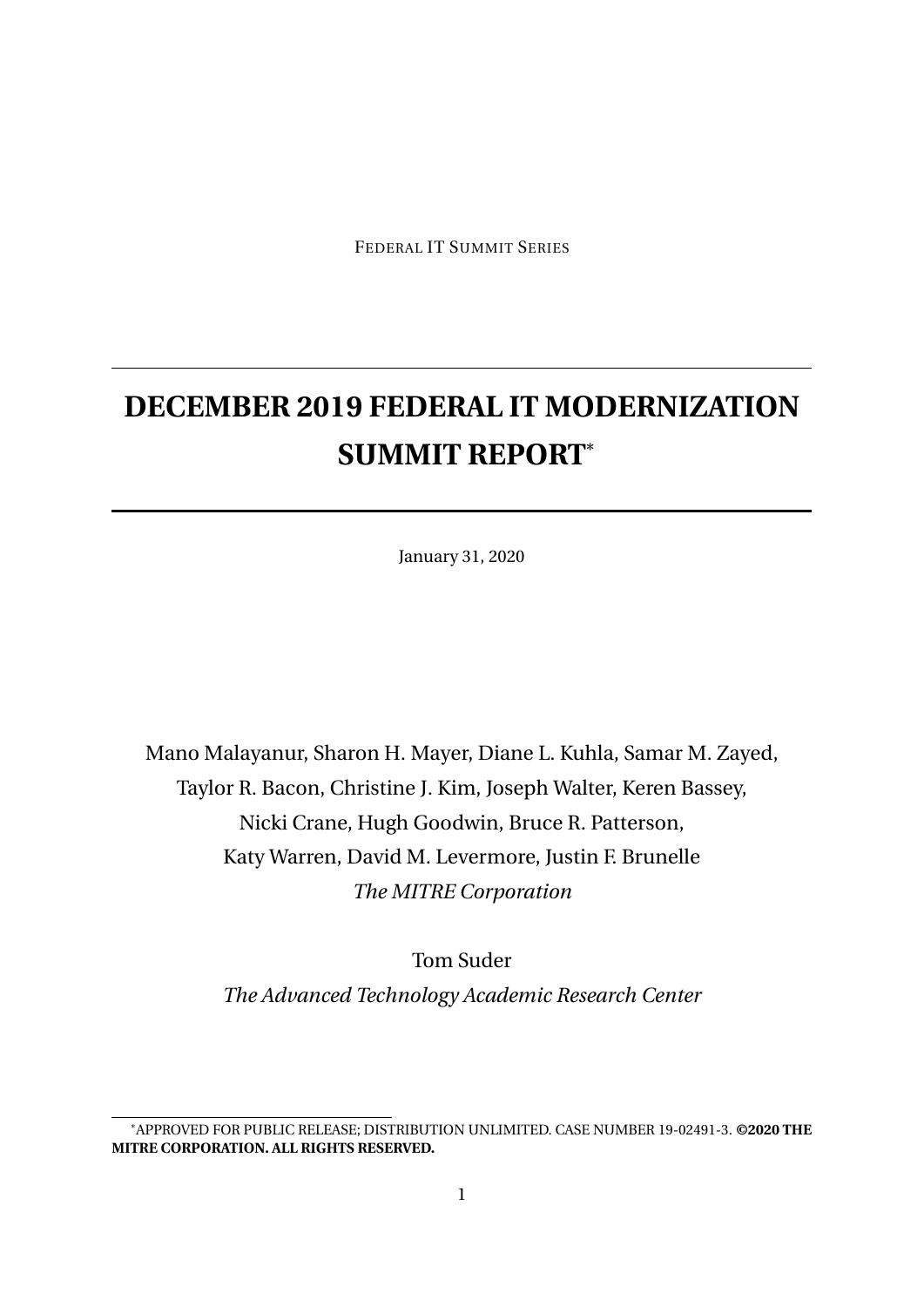# **Contents**

| 1.                           |     | <b>Introduction</b><br>5 |                                                      |           |  |  |  |  |  |
|------------------------------|-----|--------------------------|------------------------------------------------------|-----------|--|--|--|--|--|
| $\overline{2}$               |     |                          | <b>Collaboration Session Overview</b>                | 5         |  |  |  |  |  |
|                              | 2.1 |                          |                                                      | 6         |  |  |  |  |  |
|                              |     | 2.1.1                    |                                                      | 6         |  |  |  |  |  |
|                              |     | 2.1.2                    |                                                      | 7         |  |  |  |  |  |
|                              |     | 2.1.3                    |                                                      | 7         |  |  |  |  |  |
|                              |     | 2.1.4                    |                                                      | 9         |  |  |  |  |  |
|                              | 2.2 |                          | Customer Experience and Contact Center of the Future | <b>10</b> |  |  |  |  |  |
|                              |     | 2.2.1                    |                                                      | -11       |  |  |  |  |  |
|                              |     | 2.2.2                    |                                                      | -11       |  |  |  |  |  |
|                              |     | 2.2.3                    |                                                      | 12        |  |  |  |  |  |
|                              |     | 2.2.4                    |                                                      | 13        |  |  |  |  |  |
|                              | 2.3 |                          |                                                      | 14        |  |  |  |  |  |
|                              |     | 2.3.1                    |                                                      | 15        |  |  |  |  |  |
|                              |     | 2.3.2                    |                                                      | 16        |  |  |  |  |  |
|                              |     | 2.3.3                    |                                                      |           |  |  |  |  |  |
|                              |     | 2.3.4                    |                                                      | 17        |  |  |  |  |  |
|                              | 2.4 |                          |                                                      | <b>19</b> |  |  |  |  |  |
|                              |     | 2.4.1                    |                                                      | 19        |  |  |  |  |  |
|                              |     | 2.4.2                    |                                                      | 19        |  |  |  |  |  |
|                              |     | 2.4.3                    |                                                      | 20        |  |  |  |  |  |
|                              |     | 2.4.4                    |                                                      | 21        |  |  |  |  |  |
| 3                            |     |                          | <b>Summit Recommendations &amp; Conclusions</b>      | 21        |  |  |  |  |  |
| <b>Acknowledgments</b><br>21 |     |                          |                                                      |           |  |  |  |  |  |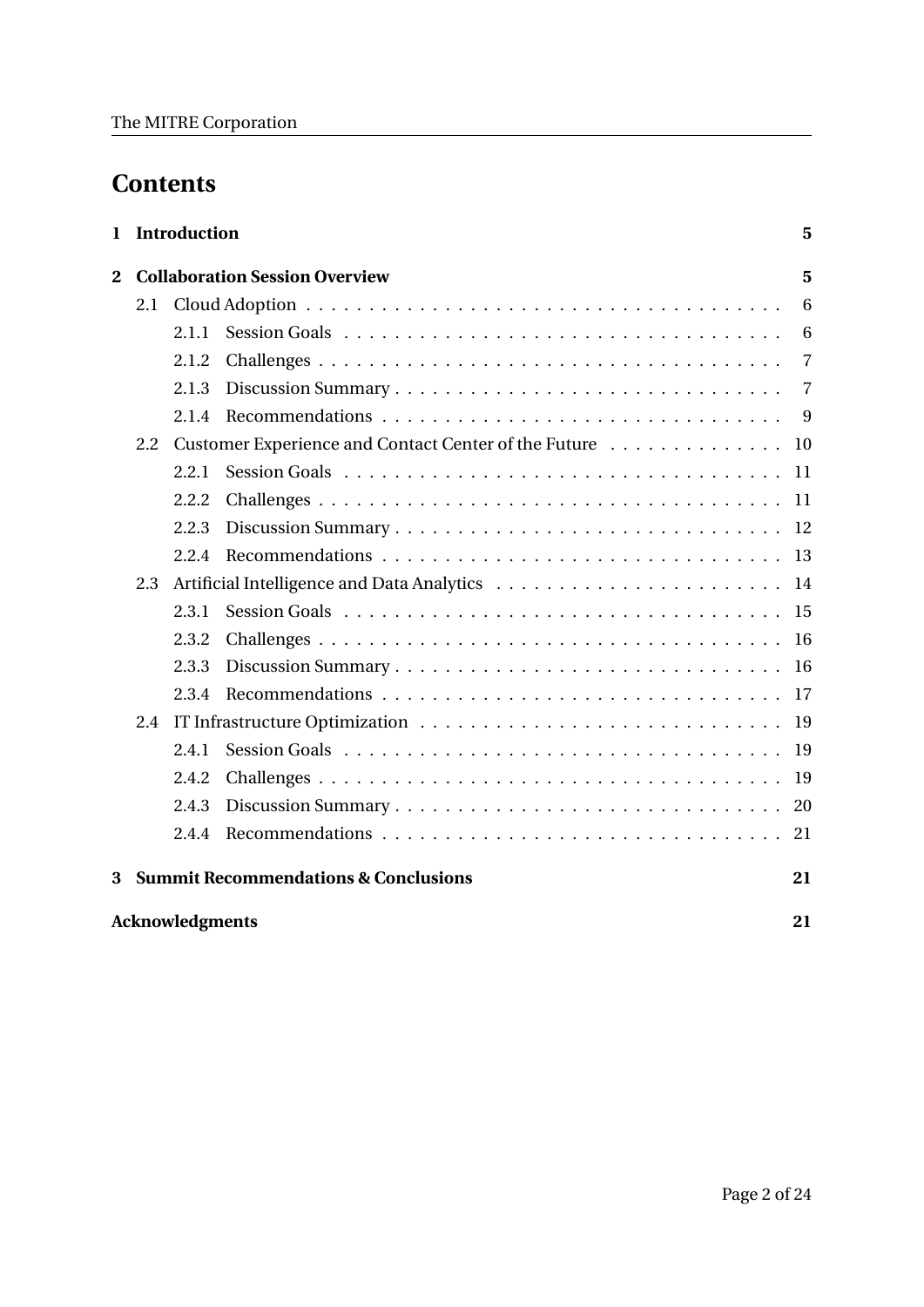#### **Abstract**

The Advanced Technology Academic Research Center (ATARC) Federal Information Technology (IT) Modernization Summit was held on December 11, 2019, in Washington, D.C. It was the second ATARC summit on the topic. During this summit, four MITRE-ATARC collaboration sessions provided representatives of industry, academia, government, and MITRE the opportunity to discuss challenges government agencies face while modernizing their information technology. The sessions were an interactive forum for participants to exchange ideas on best practices, recommendations, success stories, barriers, and requirements to advance IT modernization in government. Each collaboration session was led by representatives from government, MITRE, and industry. This white paper summarizes the collaboration session discussions. The sessions were aligned with the General Services Administration (GSA) IT Modernization Centers of Excellence  $(CoE)^1$  and focused on the following topics:

- Cloud adoption
- Customer experience and contact center of the future
- Artificial intelligence and data analytics
- IT infrastructure optimization

The summit highlighted several challenges facing the Federal Government's modernization efforts and presented recommendations to address them. The session discussions were energetic and wide-ranging and the approaches taken by the various sessions for developing challenges and recommendation varied. Yet, a few themes ran across the sessions in terms of challenges and recommendations and are presented below. These are simplified versions of thematic and common threads detailed later in the document.

While the wide range of challenges identified in the collaboration sessions are difficult to classify, the following themes are discernible.

- 1. Agencies are having to meet customer expectations for mobility, responsiveness, and data access on platforms built for legacy technologies.
- 2. Agencies lack a comprehensive strategy that includes security, network, and cultural considerations when adopting IT modernization initiatives.
- 3. A complicated service offerings market makes it difficult for agencies to make informed decisions when procuring IT modernization services and technologies.

Likewise, several themes are discernible in the recommendations made in the sessions.

 $<sup>1</sup>$ https://coe.gsa.gov/</sup>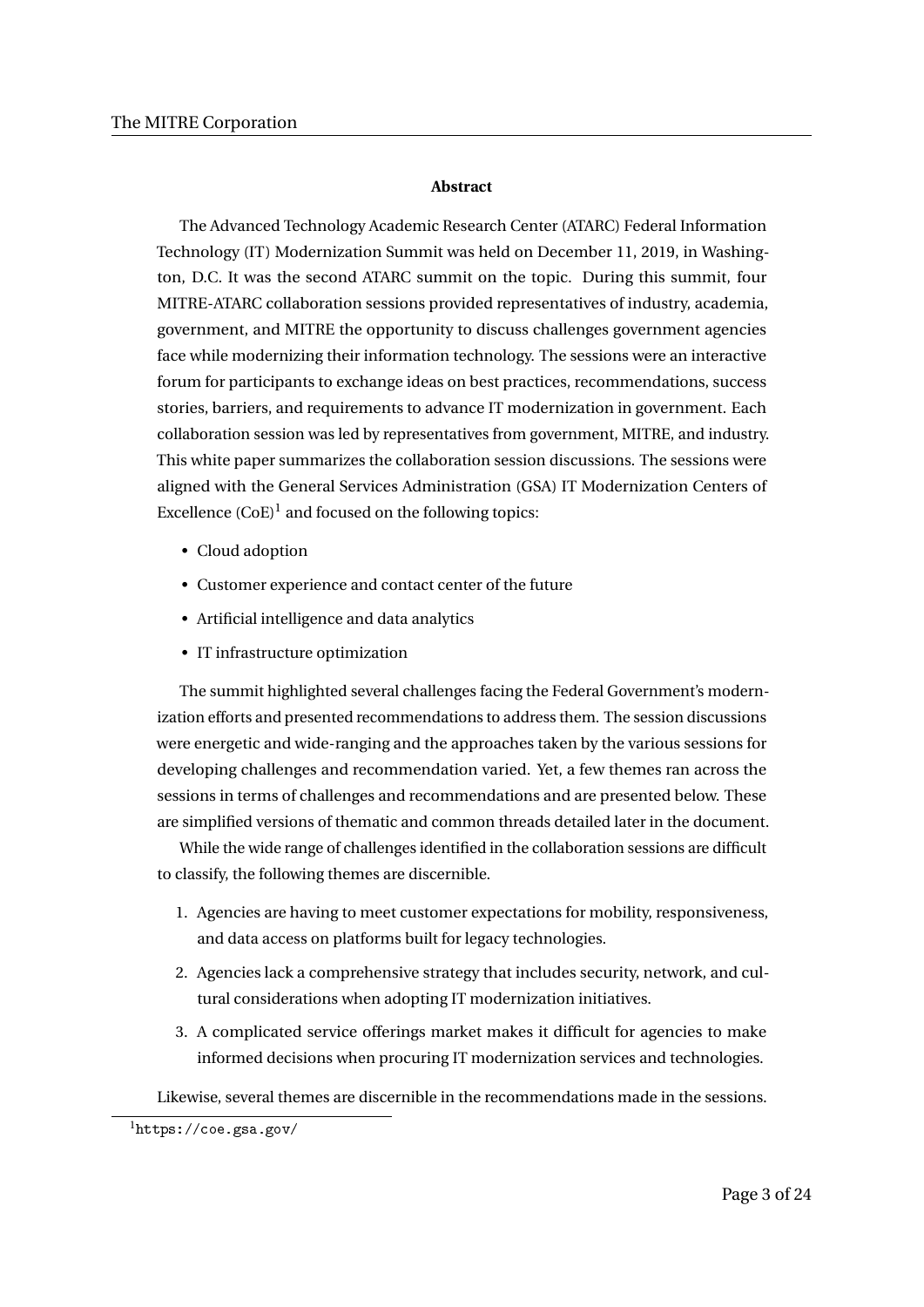- 1. Agencies need to focus on serving customer needs and meeting expectations when making strategic IT modernization decisions.
- 2. Agencies should develop flexible IT modernization strategies that take into account technology evolution and impacts.
- 3. Agencies need to educate and support employees to help them manage the complexities and organizational change introduced by IT modernization initiatives.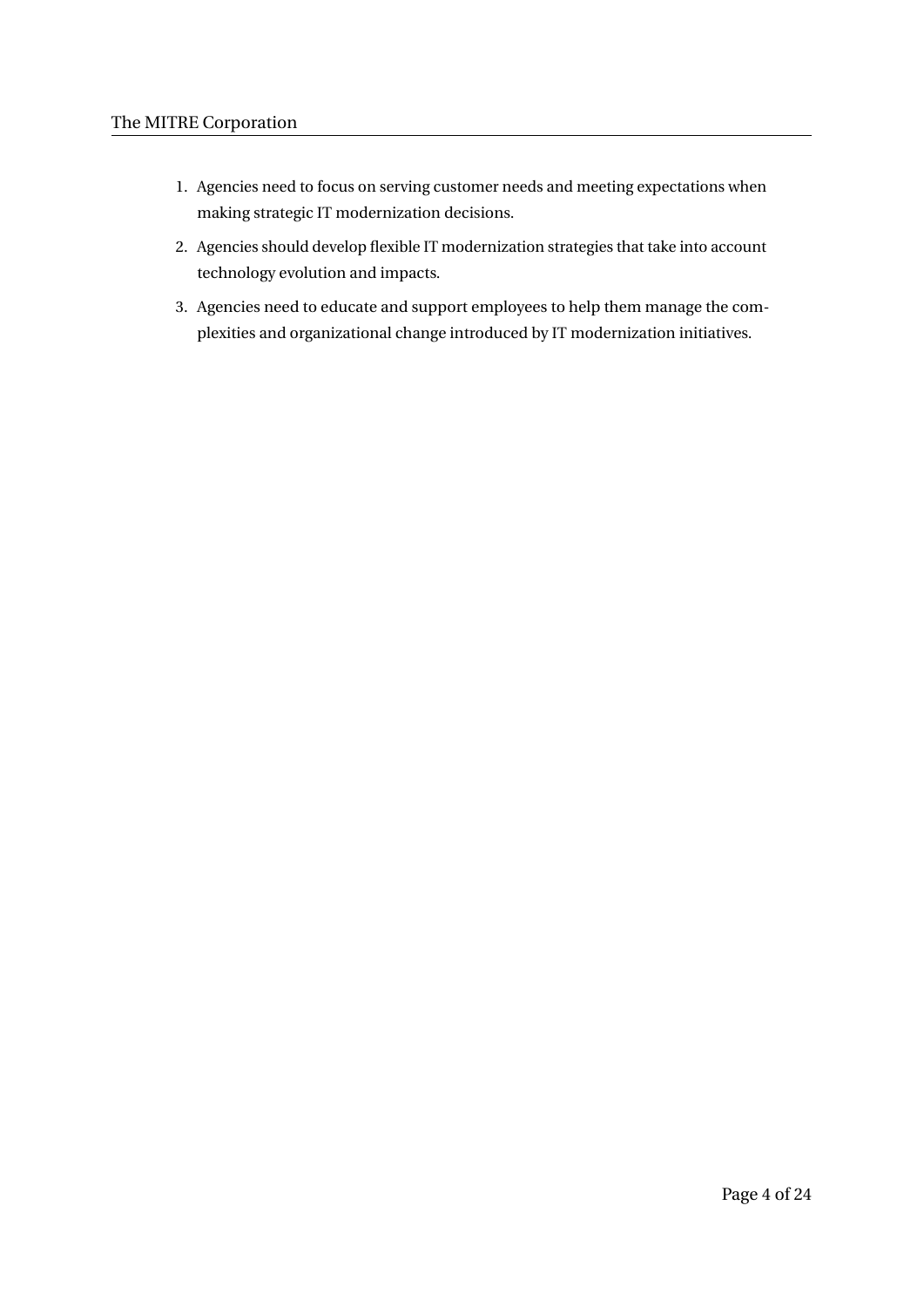# **1 INTRODUCTION**

The Advanced Technology Academic Research Center (ATARC) Federal IT Modernization Summit was held on December 11, 2019, in Washington, D.C. It was the second ATARC summit on the topic. During the summit, four MITRE-ATARC collaboration sessions provided representatives of industry, academia, government, and MITRE the opportunity to discuss challenges the government faces while modernizing their information technology (IT) infrastructures. During the interactive forums participants exchanged ideas on best practices, recommendations, success stories, barriers, and requirements to advance IT modernization in government.

Each collaboration session was led by representatives from the government, MITRE, and industry and covered four topics: cloud adoption; customer experience and contact center of the future; artificial intelligence and data analytics; and IT infrastructure optimization.

The MITRE Corporation is a not-for-profit company that operates multiple federally funded research and development centers (FFRDCs) [23]. ATARC is a non-profit organization that leverages academia to build a bridge between government and corporate participation in technology initiatives $^2$  and holds summits on key topics of current relevance to the government. MITRE works in partnership with ATARC to host the collaborative sessions as part of the ATARC summits.

This white paper summarizes the collaboration session discussions and identified recommendations for the summit.

# **2 COLLABORATION SESSION OVERVIEW**

Each of the four MITRE-ATARC collaboration sessions consisted of a focused and moderated discussion of current problems, gaps in work programs, potential solutions, best practices, and ways forward regarding a specific challenge area. The collaboration sessions were aligned with the General Services Administration (GSA) IT Modernization Centers of Excellence  $(CoE)<sup>3</sup>$ , and were focused on the following topics:

• Cloud adoption – How can agencies successfully integrate cloud services? How can agencies effectively select and fashion the right migration path to implement by an industry partner?

 $^{2}$ http://www.atarc.org/about/

<sup>3</sup>https://www.gsa.gov/about-us/organization/federal-acquisition-service/

technology-transformation-services/office-of-the-centers-of-excellence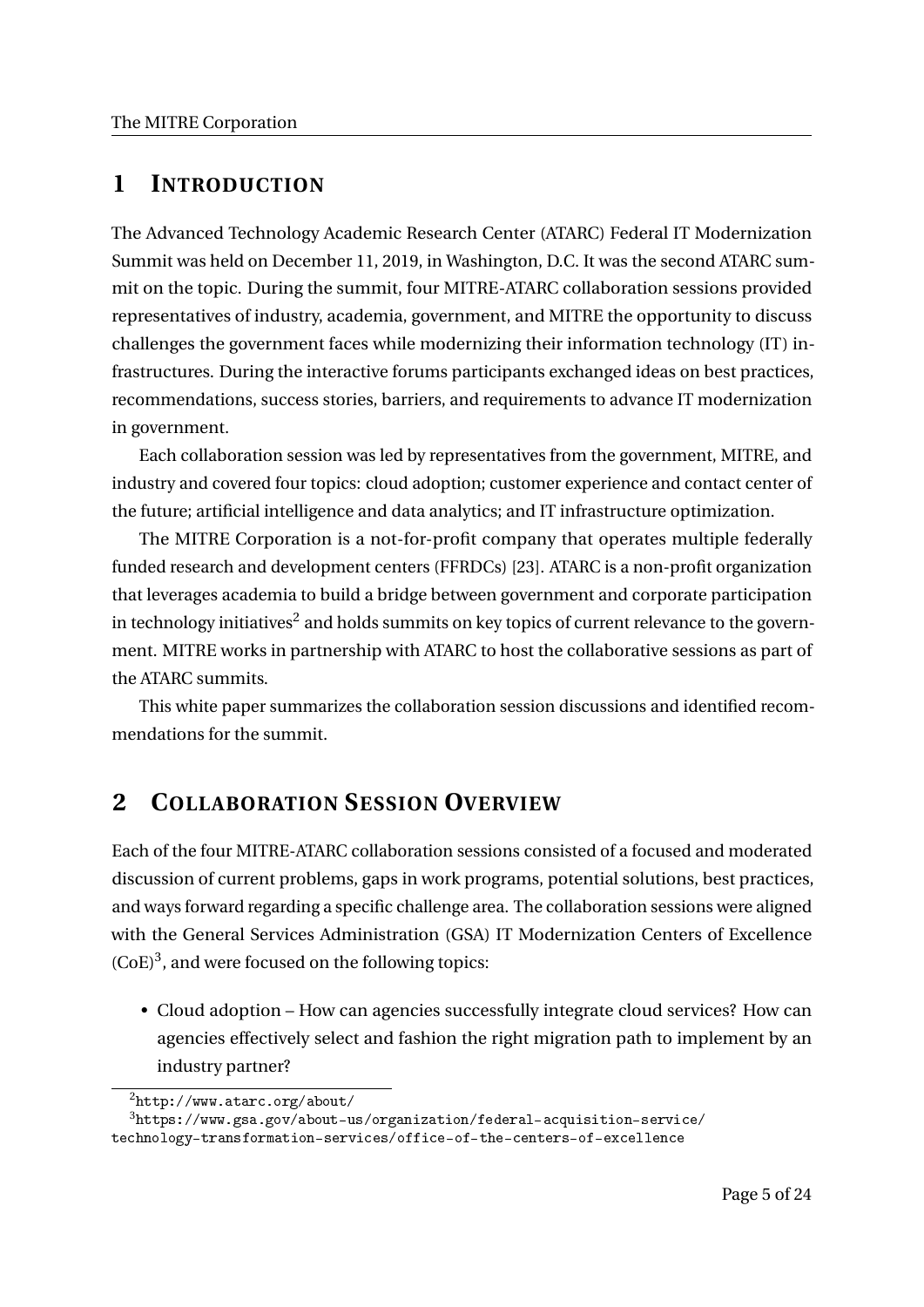- Customer experience and contact center of the future What is necessary in order to establish a repeatable methodology to help agencies improve service delivery and citizen interaction?
- Artificial intelligence and data analytics How can data analytics increase the quality of data-driven, evidence-based decisions at both the executive and program delivery level?
- IT infrastructure optimization What are the lessons learned regarding federated data center consolidation, application landscape modernization, security improvements, and IT infrastructure cost inefficiency elimination?

This section outlines the goals, themes, and findings of each of the collaboration sessions.

# **2.1 Cloud Adoption**

Cloud environments have been used in the federal space for almost 10 years yet adopting a "cloud smart" [12] approach continues to be challenging. GSA has found that agencies need help in cloud domain areas such as: "Portfolio/architecture analysis, Application/system analysis, Cloud migration planning, Solution architecture support, Cloud governance implementation, Cloud security assessment, and Federal Risk Assessment Management Program (FedRAMP) advancement"<sup>4</sup> [10].

# **2.1.1 Session Goals**

The cloud adoption session focused on barriers preventing federal agencies from migrating their services to the cloud and the following potential strategies to overcome them to include the following goals:

- Addressing knowledge barriers to cloud adoption in federal agencies
- Developing strategies that are mission and goal-driven for cloud adoption
- Identifying risks introduced by adoption of cloud services and how to address them

<sup>4</sup>https://coe.gsa.gov/coe/cloud-adoption.html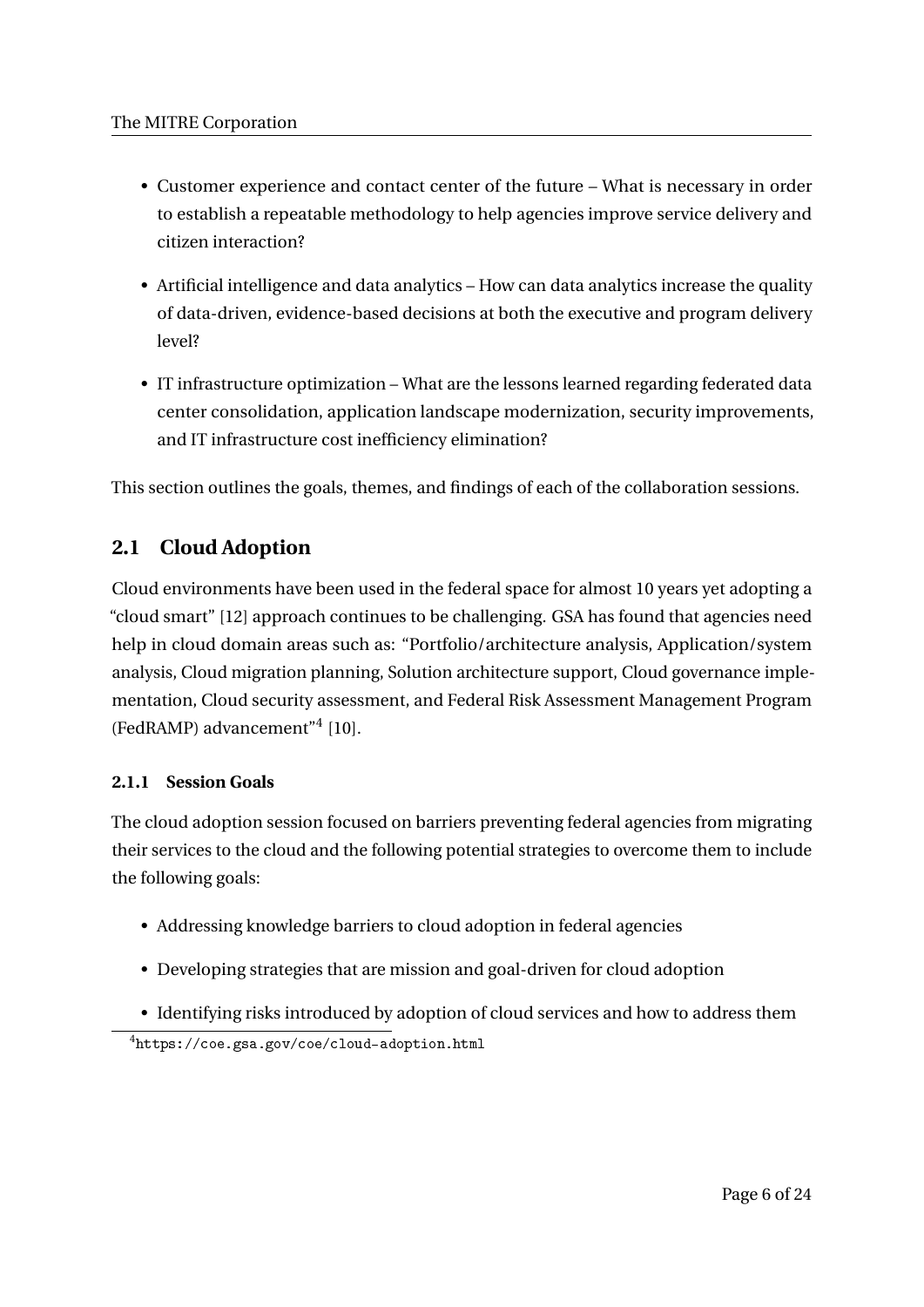# **2.1.2 Challenges**

Various federal agencies have similar challenges with adopting cloud capabilities. This session identified several barriers blocking federal agencies from migrating to the cloud.

- **Lack of knowledge**: Government employees tasked with critical decision making on cloud adoption often lack general training, experience, and specific areas of cloud knowledge leading to difficulties in effectively utilizing cloud services.
- **Lack of a strategy**: Absence of a mission and goal-driven strategic approach to cloud adoption can lead to poor implementation of cloud technology and inability to adapt to technology-driven changes in process, culture, and IT management.
- **Risk of innovation**: Changes brought about by IT modernization and cloud adoption also introduce risks that must be managed.
- **Source selection**: The market of available cloud services is currently large and continuing to grow rapidly. Government decision makers lack guidance on widely accepted criteria designed to effectively evaluate cloud services.
- **Vendor control, transparency, and management**: Cloud Service Providers (CSPs) often do not provide the same level of detailed information transparency as governmentowned, on-premise IT. Some agencies perceive this as a lack of direct and detailed system control, especially in the area of cyber security. Some questions arose during the session.
	- **–** Is the security good enough?
	- **–** Who is accessing the system?
	- **–** What are the performance parameters?
	- **–** How are CSPs implementing compliance requirements?
- **Cultural change**: Shifting away from traditional IT solutions and adopting cloud computing requires potentially significant cultural changes and creation of much more agile and adaptive federal agencies.

# **2.1.3 Discussion Summary**

The session started by identifying multiple major barriers to cloud adoption experienced by the participants. They then briefly discussed the criticality of each topic and prioritized the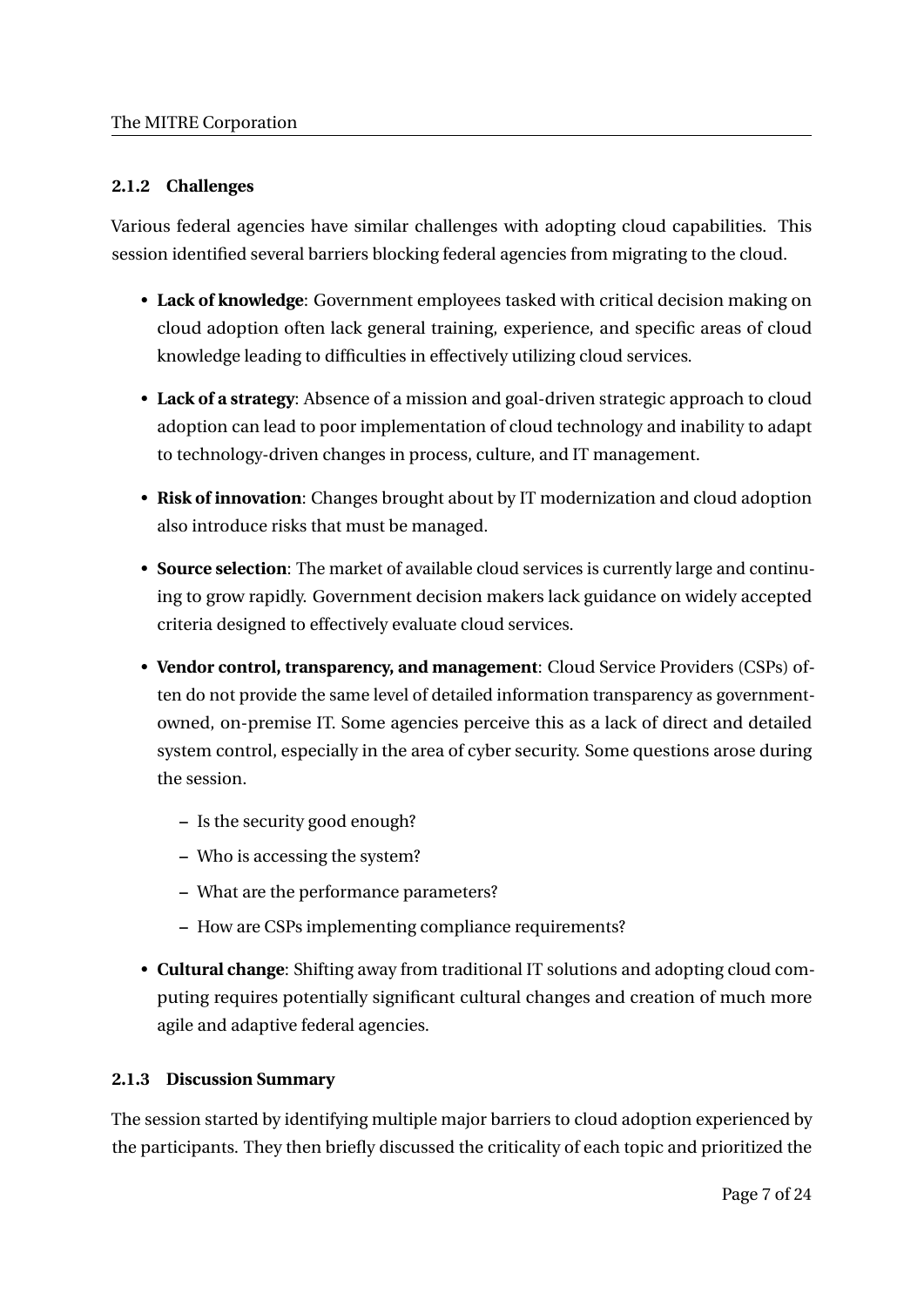items they wished to discuss in more detail. The participants determined to take deep dives into three specific challenges: training and education, creating strategies, and managing the risks of cloud adoption.

Training opportunities are becoming much more widely available. Commercial cloud vendors often provide specific training on their services at little-to-no cost or package training with service fees. Online training through such services as Udemy and Coursera is becoming more broadly accepted and academia is also offering more cloud-based education. Conferences and events such as the ATARC Federal IT Summit Series are also becoming increasingly popular as a means to share information, lessons learned and collaboration on cloud adoption best practices. In addition, ATARC is standing up a cloud working group to address topics in more detail.

Next, the participants discussed the need for enterprise-level cloud adoption strategies that effectively integrate specific "bottom up" cloud implementations and migrations. One challenge is to avoid "silos of migration," where a single application or project is migrated to a cloud environment without consideration of and coordination with the larger enterprise. In such circumstances, it is possible to disrupt data sharing needs, larger business process, and mission effectiveness by not addressing integration or coordination aspects. This situation can also create higher costs through lack of coordination, service re-use, one-off security implementations, and other issues. In order to address this, participants suggested high-level executives, such as chief information officers (CIO) and chief technology officers (CTOs), be fully committed to enterprise strategies that look to the future and enable immediate cloud migrations, as well as adoption of future technology advances. Executives should focus specifically on how IT enables and improves the mission by leveraging the cloud and emerging IT.

The group then discussed the following requirements for creating a strategy for cloud adoption:

- Aligning cloud leadership to strategies and goals
- Understanding how cloud computing adds value to agency missions
- Creating a roadmap that lays out an approach for cloud adoption over time
- Understanding dependencies between systems and processes and establishing a strategy that ensures that activities are properly ordered
- Realistically evaluating the sensitively and classification of data to drive the implementation of security at the appropriate level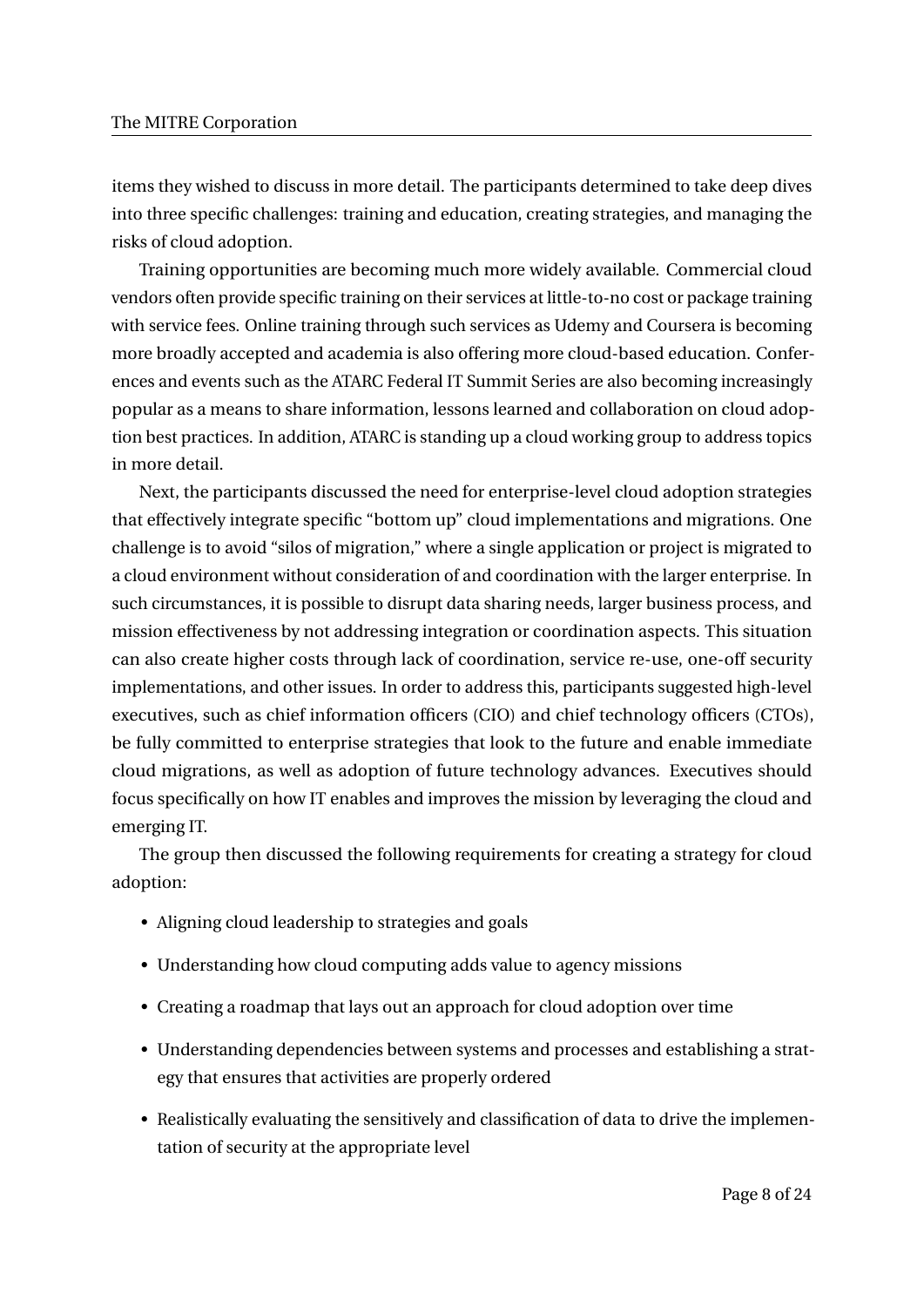- Planning for the business process changes in acquisition, contract management, CSP partnership, security, and mission impacts
- Establishing continuous improvement program(s) to be implemented post migration (e.g., cost, performance, security)

This strategy discussion ended with a few final comments on budgetary challenges for training, strategy and planning, and cloud migration implementation efforts and that without these, the potential benefits of cloud adoption may not be fully achieved.

The group conversation then moved to risks of cloud adoption. In this discussion, session members outlined four risks related to integrating cloud services.

**Continued operations versus innovation**: Session members discussed the challenges of ensuring mission operations continue unaffected while innovations are under development. Risk strategies must be established to ensure that critical mission capabilities are at least as good as legacy processes, and preferably, improve with the implementation of cloud services.

**Cultural risks of cloud adoption**: Generally, people do not like change, especially change to things they do not understand. This has led to employees not being ready to migrate to the cloud. Employees will also have to shift to having a lack of control of the physical hardware their applications are running on and being unable to see what is going on behind the cloud.

**Innovation at its own pace**: As previously discussed, session members recognized that mission-focused agencies are not in charge of innovation (the discussion did not address research and development organizations such as  $\mathrm{DARPA}^5$  or  $\mathrm{HSARPA}^6$ ). Often, vendors are innovating technology; mission-focused agencies invest in and leverage proven technologies to improve their capabilities.

**FedRAMP challenges**: The acceleration of cloud service authorization requests to FedRAMP has created challenges. FedRAMP is very successful in their "do once, use many times" approach to processing provisional authorities to operate to cloud vendors. Federal agencies are relying more and more on leveraging Provisional Authorities to Operate (PATOs). As demand grows, FedRAMP needs to be better able to meet the growing demands, through automation, streamlining, and funding. Additionally, agencies need to fully understand how to leverage FedRAMP and when agency authorizations might be appropriate.

## **2.1.4 Recommendations**

The collaboration session identified several major recommendations.

<sup>5</sup>https://www.darpa.mil/

<sup>6</sup>https://www.dhs.gov/science-and-technology/hsarpa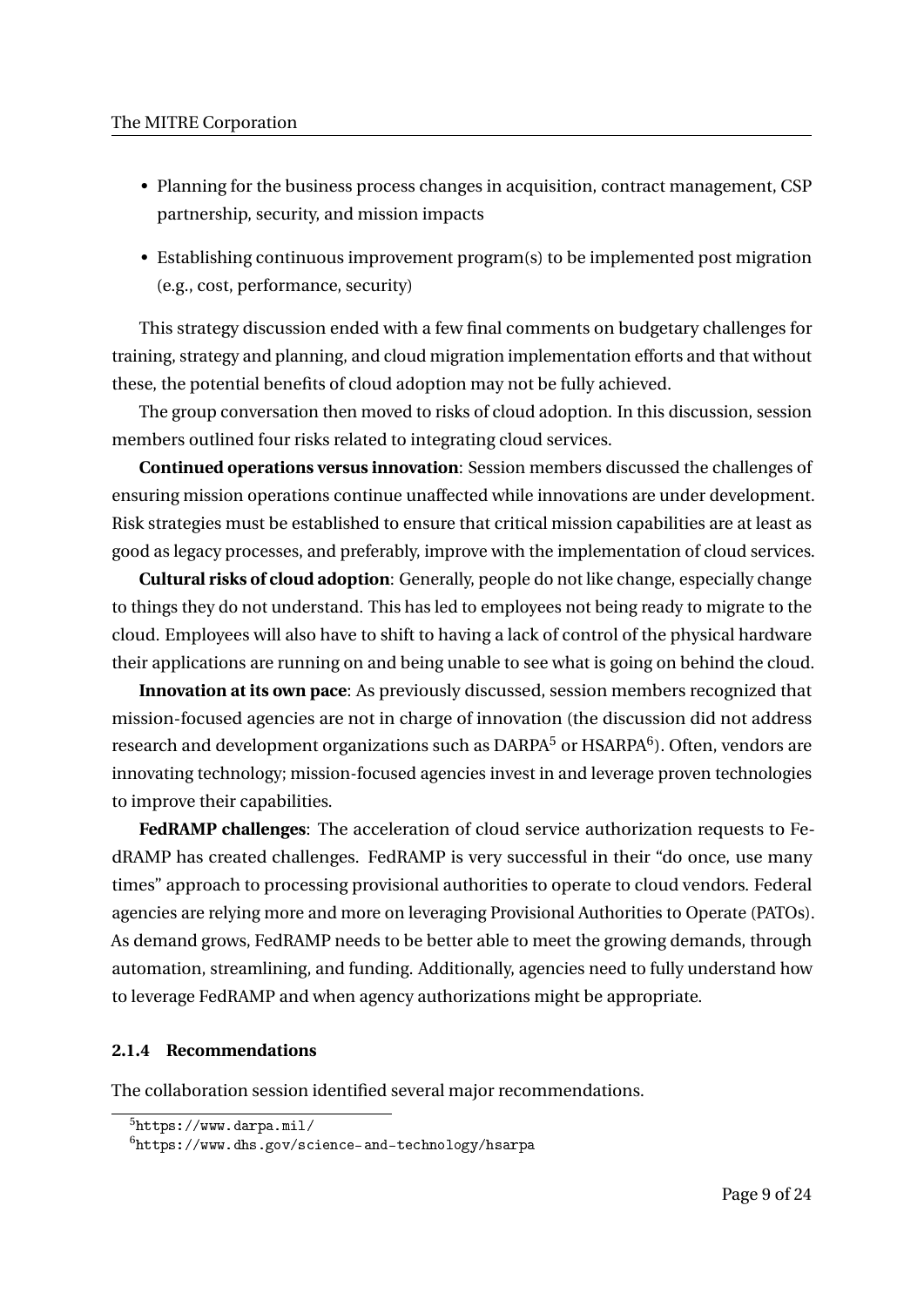- **Provide cloud education**: Ensure all stakeholders have a foundational understanding of cloud computing and specific stakeholders have required specific knowledge pertinent to their specific roles (e.g., cloud security, Development, Security, and Operations (DevSecOps), acquisition changes).
- **Integrate top-down and bottom-up adoption**: Ensure a cloud adoption strategy is developed and executed that aligns mission strategic goals with individual migration projects.
- **Create a risk strategy for cloud adoption**: Ensure the strategy addressed risk management during the migration and operations, ensuring minimal negative impact to operations during the transition.

# **2.2 Customer Experience and Contact Center of the Future**

The Customer Experience (CX) and Contact Center of the Future session examined what is necessary to establish a repeatable methodology to help agencies improve service delivery and citizen interaction. According to GSA [15], CX represents the sum of a person's involvement with a brand or an agency. It encompasses all their interactions over time in different places, via different channels that include contact centers. CX is about how people perceive their relationship with the service provider. It is about how they feel and what they do as a result. Throughout the interactive discussion, a major theme that emerged was how to enhance an agency's understanding of the voice of their customers to support effective CX and high-performing agency operations.

This topic is of interest to agencies as government lags private sector in CX design and delivery. With federal CX scores consistently ranking at bottom of the American Customer Satisfaction Index Scores, agency leadership must understand and manage the complex system-of-systems challenges and transformation involved with improving their CX environments [5]. Government agencies are taking customer experience seriously, as evidenced by Cap Goal 4 (improving customer experience with federal services) in the President's Management Agenda[20] and laws and pending legislation that include: the 21st Century Integrated Digital Experience Act [2], Evidence-Based Policymaking Act of 2018 [1], Federal Agency Customer Experience Act of 2019 [3] (pending), Taxpayer First Act of 2019 [4], and VA Mission Act [24]. Not only is CX noted in legislation, customer experience is critical in systems engineering to designing an agency's effective contact center and IT modernization strategy.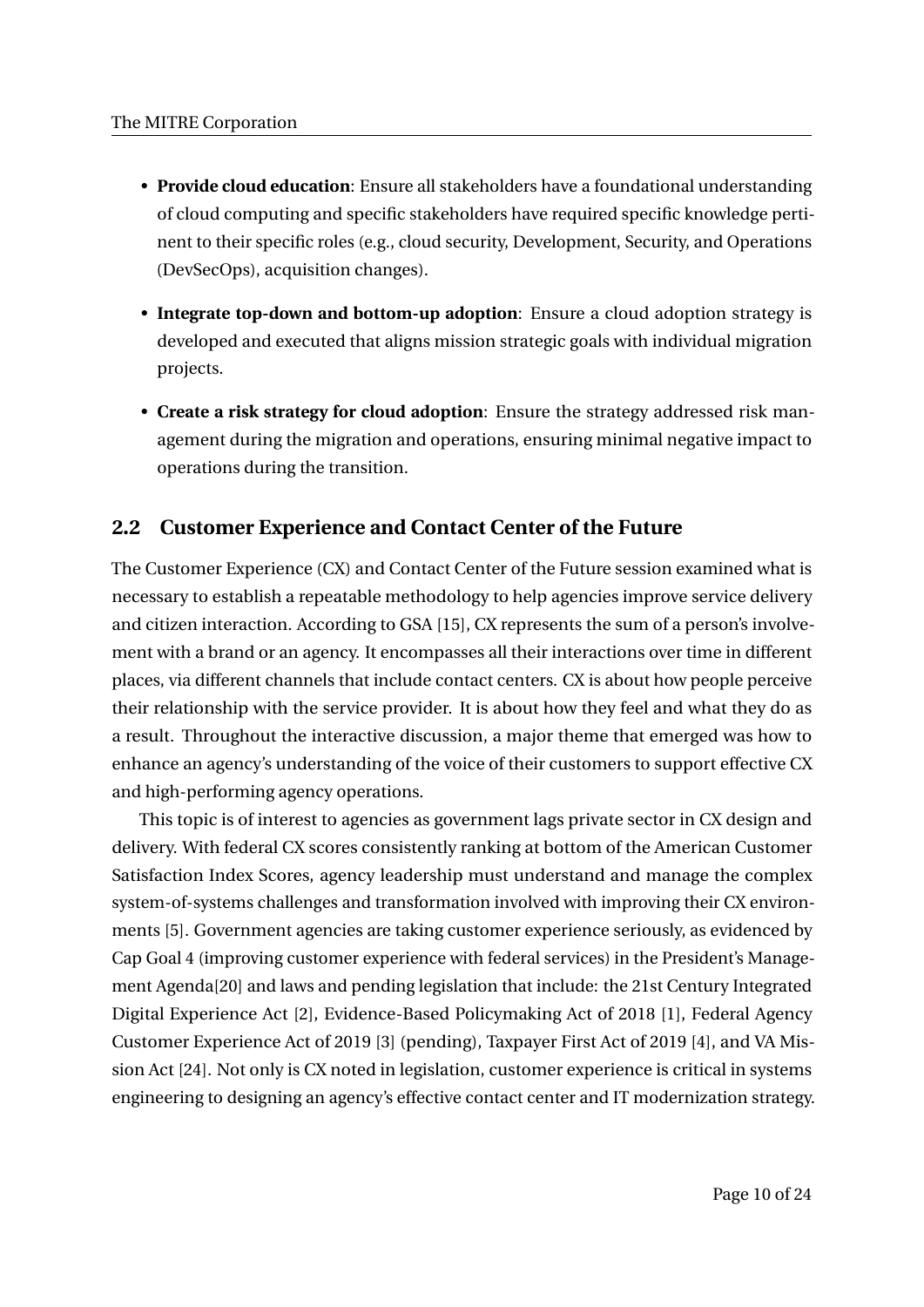## **2.2.1 Session Goals**

This session had several goals.

- Bring together business leaders to examine CX and IT modernization technology, tools, and techniques used by agencies to improve contact center efficiency and cost savings.
- Discuss agency challenges, approaches, and recommendations to improve the future vision of external-facing contact centers.
- Create a consensus-driven understanding of the key steps needed to achieve a future state CX vision for agency contact centers.

# **2.2.2 Challenges**

Primarily, the group discussed several challenges.

**Customer understanding**: One of the most significant and lengthy discussions centered around agencies' lack of clarity about the needs and expectations of their customers. Participants agreed there is a significant challenge in collecting data on customers, using that data strategically and effectively to make decisions, and integrating the data collected across the organization and not just siloed in the area of the agency that collects the data.

**IT modernization/digital services experience**: As agencies implement leading practices and technologies to design, develop, and deliver innovative solutions faster there is a need for agencies to identify and link digital services to core systems and processes. Participants indicated that it was challenging to sustain operational excellence when balancing the maintenance of traditional channels with IT modernization efforts to transition to lower cost, personalized self-service channels. Participants also noted that the role of the contact center has evolved as agencies adopt innovative technologies and capabilities.

**Workforce experience and organization culture**: Another challenge discussed was the evolution of human/machine teaming to augment human skills traditionally used in contact centers. The speed of technology used by the public has created higher expectations of responsiveness and timeliness [22]. As agencies look at cost-effective solutions, there will be a need to adopt new approaches to not only serve the customer but also increase employee engagement during this transition. Helping employees build their resilience to change is critical during these transitions.

**CX innovation, strategy, and planning**: There is a significant challenge for agencies in aligning their strategy and decision-making processes to establish an enterprise-level, consistent CX. Where the CX capability resides within an organization (e.g., decentralized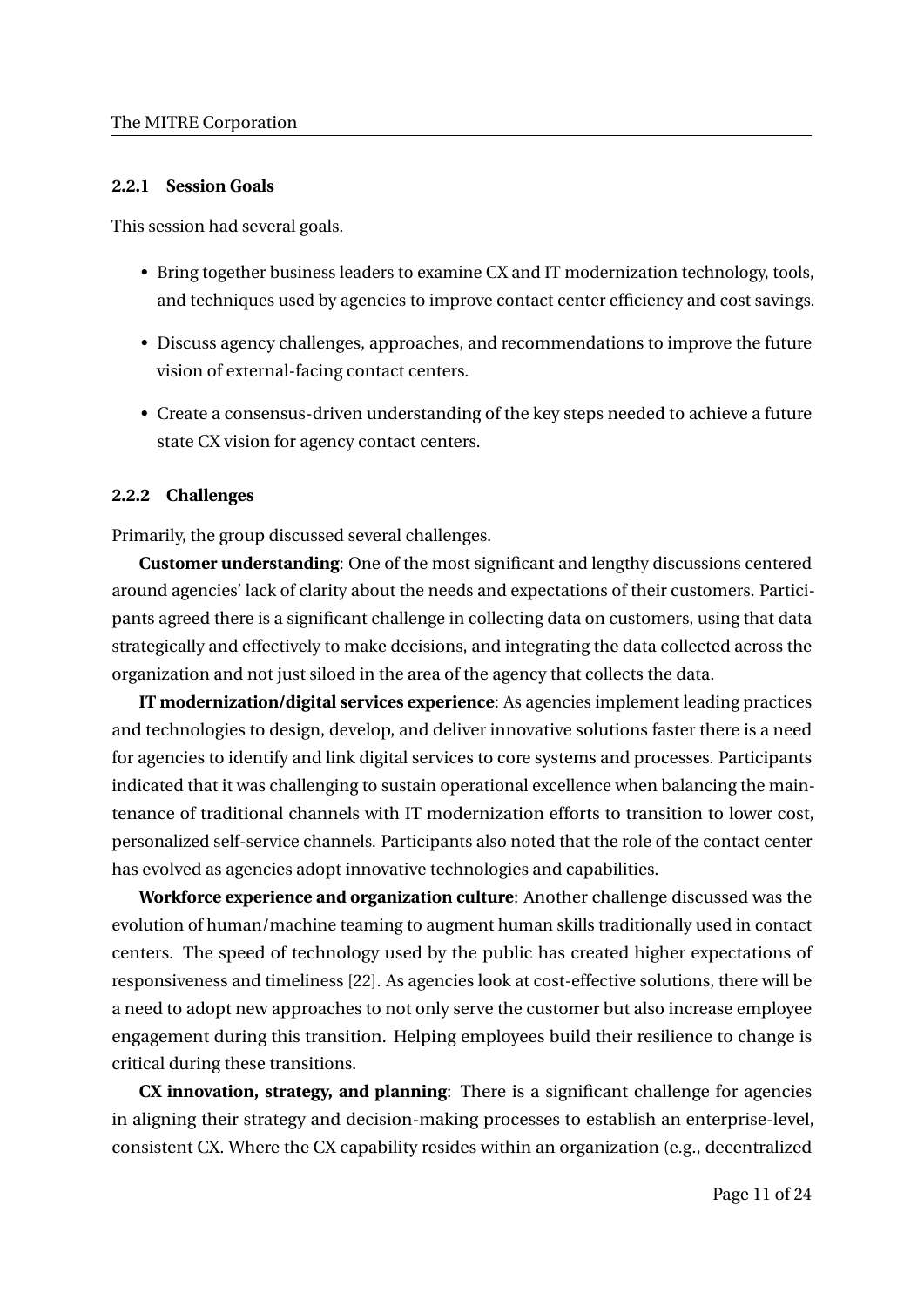versus centralized and within CIO vs. executive board) will influence how leaders drive the changes they are trying to implement.

## **2.2.3 Discussion Summary**

The session opened with participant introductions and the session leads providing an overview of the topics to discuss. This included defining customer experience, providing context on what a contact center is and what contact center components might include, and describing the relationship between customer experienceCX and contact centers. The discussion focused on several themes.

**Voice of the customer**: Most agencies face a challenge in understanding who their customers are and what their needs are. Moreover, agencies desire to look beyond the transactional relationship with their customers (e.g., why do customers interact with the agency) and segment customers based on attitudes and behaviors. This may also include evaluation of the different kinds of interactions customers have with the agency (e.g., request, submission, schedule, and guidance) and how those interactions occur today and can evolve in the future.

**Employee experience**: Participants shared the challenge of how agencies are struggling to not only define their CX but how to best support a positive internal employee experience during times of intense transformation. With many employees serving as the brand of an agency, certain critical interaction points for a customer will differ based on what they perceive as most critical. Panelists shared case studies illustrating the importance of accuracy and timeliness to a customer varies by citizen needs (e.g., accuracy in taxpayer correspondence or timeliness in benefits for a veteran). Each agency needs to evaluate those critical points, how they might vary across their customer segments, and proactively engage and support their employees to meet (and exceed) customer expectations at those critical points. Agencies need to decide on which interaction points are priorities given potentially competing demands and limited resources.

**Employee skills and capabilities**: As agencies implement bot, chat, and other self-service capabilities via their web platforms, help desk costs have actually increased because staff are involved in solving the "harder" problems (e.g., the inquiries and requests that cannot be handled via self-service capabilities). Help desk staff require training and skill development to support their shifting roles in handling more complex customer questions/problems. Balancing between automation, outsourcing, and reskilling is continuing to grow as a challenge for agencies.

**Customer experience journey**: Every agency is in a different spot in the design and delivery of their customer experience strategy. With high variance in agencies, there is a need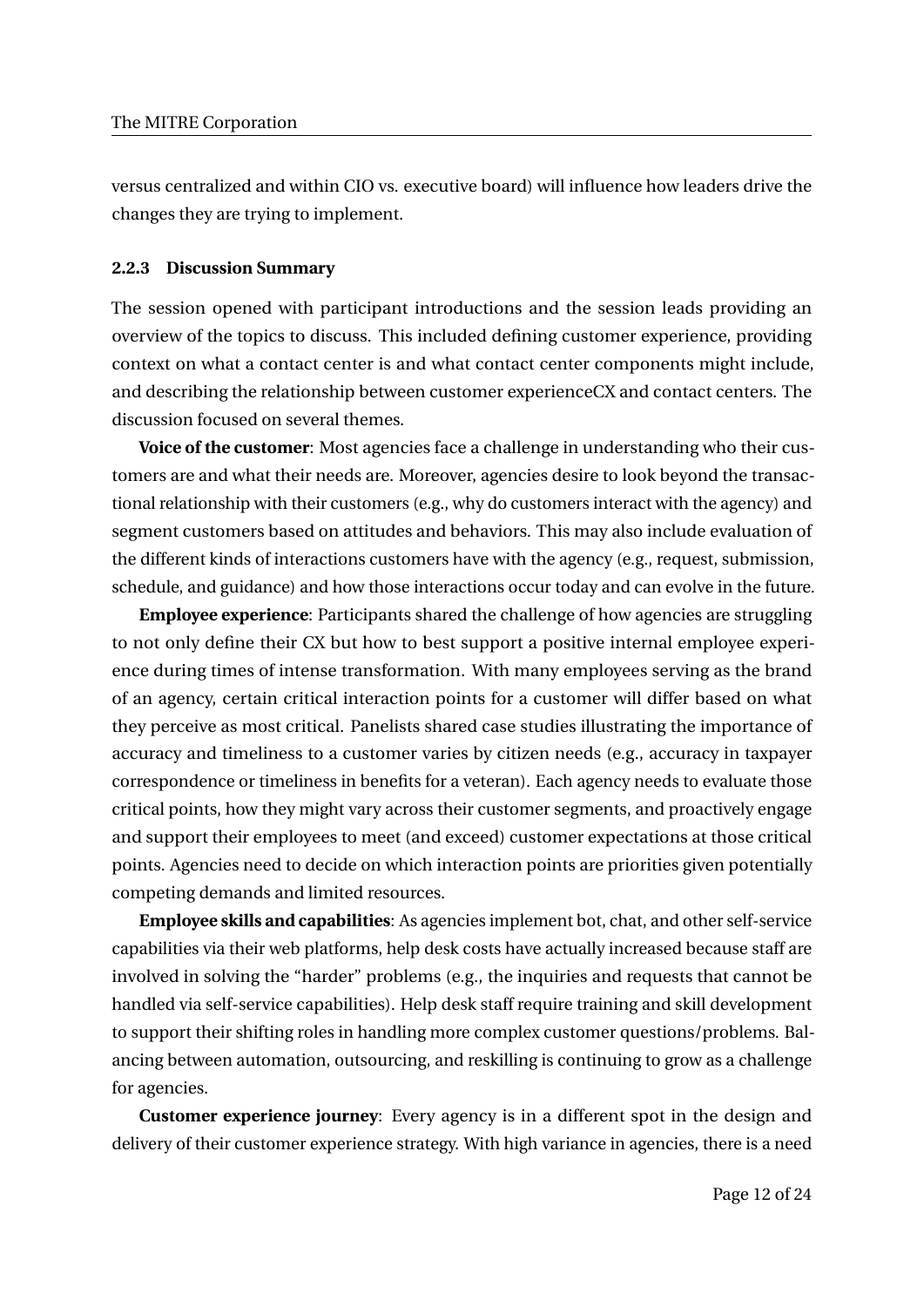to define guiding principles that agencies can apply regardless of where it is on its path to providing a positive, cost-effective CX.

**Integration and IT modernization**: Participants consistently reported that there is still a challenge in identifying integration and collaboration points across internal departments and divisions within their agencies. Specifically, the conversation focused on the challenge of agreeing on the identification and prioritization of IT modernization initiatives.

# **2.2.4 Recommendations**

The session participants made several recommendations will help agencies improve CX/contact center service delivery and citizen interaction.

**Develop a CX strategy that reflects a deep understanding of their needs, preferences, expectations, and motivations**: Agencies should adopt a data-driven approach for understanding the voice of the customer and improving their experience by relentlessly gathering feedback from and about their customers. This includes feedback that customers provide on request (e.g., through a survey), feedback that customers provide through their interactions (e.g., call center transcripts, chat transcripts, correspondence), transactional data (e.g., web analytics and volume of types of transactions), and operational data (e.g., number of notices sent, call wait times, average call length).

**Align the organization's strategy across the customer journey**: Measurement, governance and strategy, organization and culture, customer understanding, and service design are key in managing customer experience improvements [6]. Each of these categories overlap to help an agency solve the right problem, identify and measure the customer journey, and identify customer experience practices that are specific for that agency to improve customer satisfaction and operational efficiency. Each agency requires a specific, tailored plan.

**Adopt a collaborative, integrated approach to ensure customers have a consistent experience**: Collaboration is enabled by giving CX management tasks to specific roles within the organization and facilitating coordination across groups that share responsibility for a given experience. In some agencies, this sort of collaborative approach might require creating matrixed teams and/or realigning roles and teams to deliver on CX goals and objectives.

**Think strategically about future workforce needs**: As agencies modernize their technical and operational capabilities, the workforce needed to lead and support CX service delivery and the contact center of the future will inevitably evolve. Identifying and addressing the gaps between the workforce of today and the needs of tomorrow requires a strategic approach to workforce planning. The Office of Personnel Management's workforce planning model [21] provides agency leaders with a framework for planning current and future staffing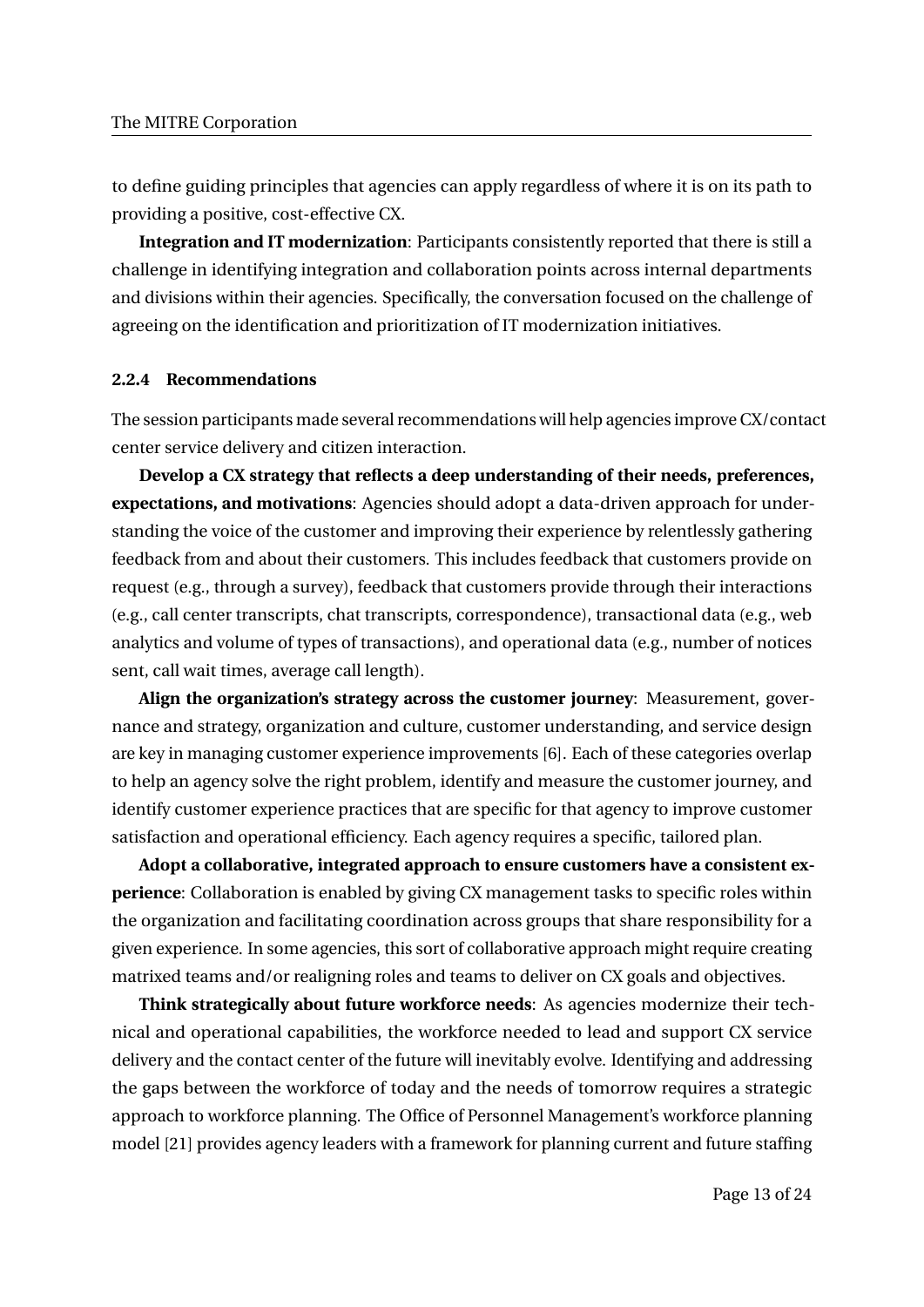decisions based on organizational mission, strategic plans, and objectives (to include CX considerations), budgetary resources, and a set of desired workforce skills and competencies. It enables agencies to make decisions about how best to structure the CX organization and deploy the workforce by developing a comprehensive picture of where gaps exist between current workforce competencies and future competency requirements and identifying and implementing gap reduction strategies.

**Adopt a disciplined approach for CX strategy execution and engage stakeholders throughout the strategy execution journey**: Effective execution of CX strategies requires agencies to adopt an intentional focus on how they plan and prioritize the myriad technical and operational changes they seek to implement over time. This involves translating strategy into actionable component initiatives, understanding the dependencies and interrelationships that exist among the initiatives, and prioritizing and sequencing them into a roadmap (considering and balancing each's strategic impact and resource requirements). Agencies can mitigate the risk of employees and customers resisting change by proactively engaging them throughout the CX strategy execution journey. This includes creating opportunities for stakeholders to provide input and help to shape the future, seeking to understand needs and concerns, and supporting stakeholders with tools, training, and information to facilitate their adoption of new practices and behaviors.

# **2.3 Artificial Intelligence and Data Analytics**

On February 11, 2019, the White House issued an executive order announcing, "the American Artificial Intelligence (AI) Initiative – the United States' national strategy on AI"<sup>7</sup>. Other activities by Department of Defense  $^8$  and research communities  $^9$  highlight the importance of the technology to the economic and security interests of the country. NexGov, a production of the Government Executive Media Group, suggests that the public sector has embraced AI as a "critical priority"; at the same time, the federal government is hesitant to adopt this technology widely [19].

Similarly, data analytics (DA) is an area with great potential within the Federal Government. The Digital Analytics Program, for example, "provides a window into how people are interacting with the government online" <sup>10</sup>. However, according to NexGov, "the traditionally slow-moving and sometimes cash-strapped government is challenged to adopt those tech-

<sup>7</sup>https://www.whitehouse.gov/ai/

<sup>8</sup>https://dodcio.defense.gov/About-DoD-CIO/Organization/JAIC/

<sup>9</sup>https://www.darpa.mil/program/explainable-artificial-intelligence

<sup>10</sup>https://analytics.usa.gov/data/#explanation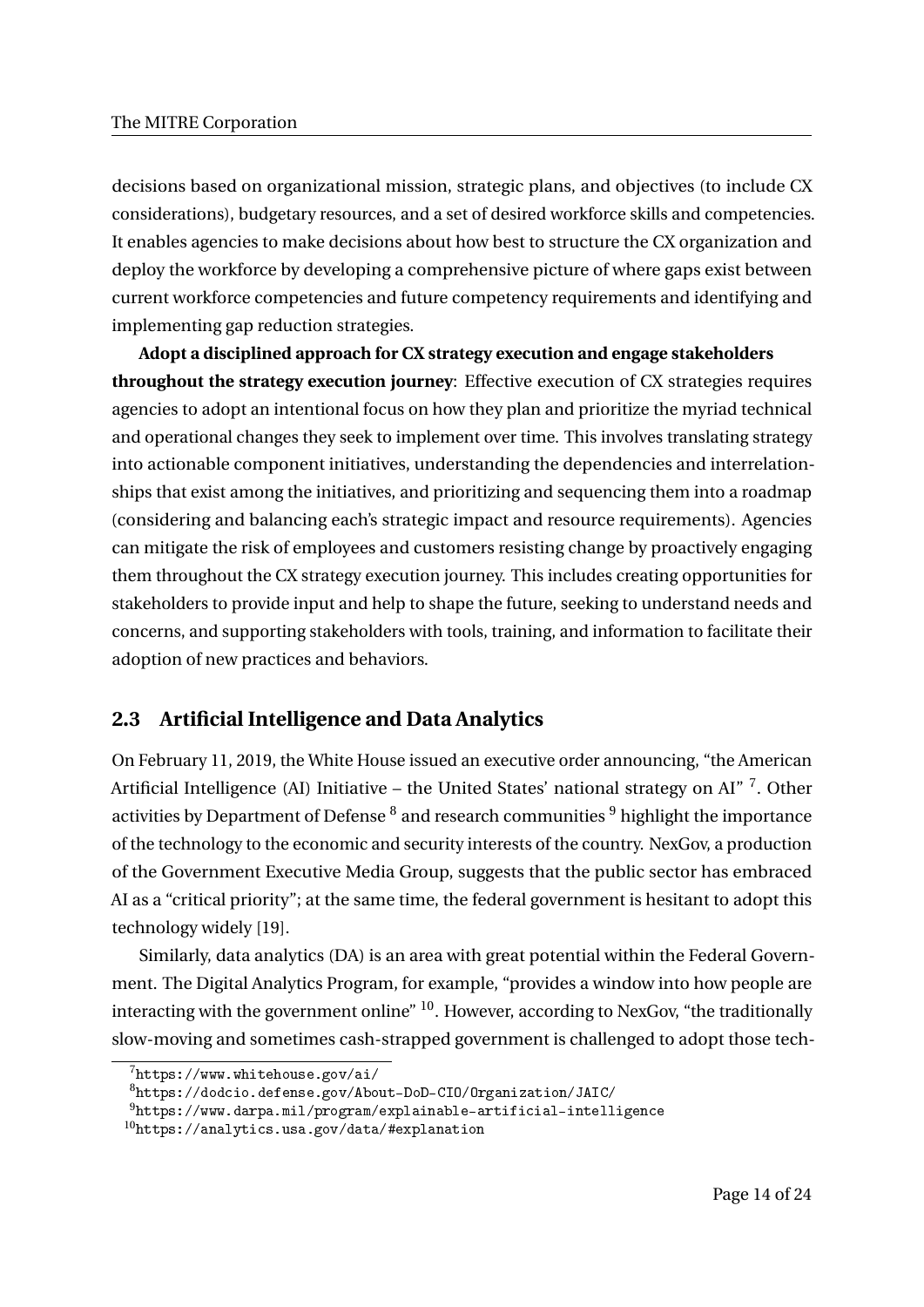nologies, to create intelligent, efficient teams around them to better capitalize on data and generally make the most of emerging capabilities" [11].

GSA recognizes the importance of these fields. It established CoEs to help government to both "provides strategic tools and infrastructure support to rapidly discover use cases, identify applicable artificial intelligence methods, and deploy scalable solutions across the enterprise" [16] and to "drive innovation at partner agencies in data management, organizational capacity, analysis and enterprise analytics infrastructure" [17].

The AI and DA collaboration session focused on three themes: emerging technologies and data strategy, data management and data access, and extract transform load (ETL). Participants discussed experiences leveraging emerging technologies such as AI to enable automation (e.g., bots) to increase and exploit the value of their data assets. Participants discussed how data management challenges persist across federal agencies; data ownership, stewardship, and provenance continue to be difficult problems along with improving data access without sacrificing data security. Finally, participants described how their organizations continue to be challenged with ETL processes related to legacy systems and data migration. They discussed how their organizations can improve decision making with these existing investments.

## **2.3.1 Session Goals**

This session discussed challenges and solutions related to AI and machine learning.

- **Data strategy:** Are there insights around leveraging emerging technologies to better utilize data as a strategic asset? How should the government decide what technologies are most appropriate (e.g., AI, machine learning [ML], robotics)? How should it leverage these technologies to get the most value out of data and improve the overall experience of citizens/customers? How should the government use automation technology, specifically robotics and AI/ML, to increase innovation and improve efficiency? How should it respond to growing "reskilling" or job security fears in the public sector that are tied to the introduction of these emerging technologies?
- **Data management:** Enterprise data management can be overwhelming. Since federal agencies are at varying stages of data governance [8] and there is no "one size fits all" approach to data management, what are some recommendations when implementing data management and data governance best practices?
- **Data access:** Improved data access continues to be a top priority for several organizations. How can an appropriate balance be found between data access optimization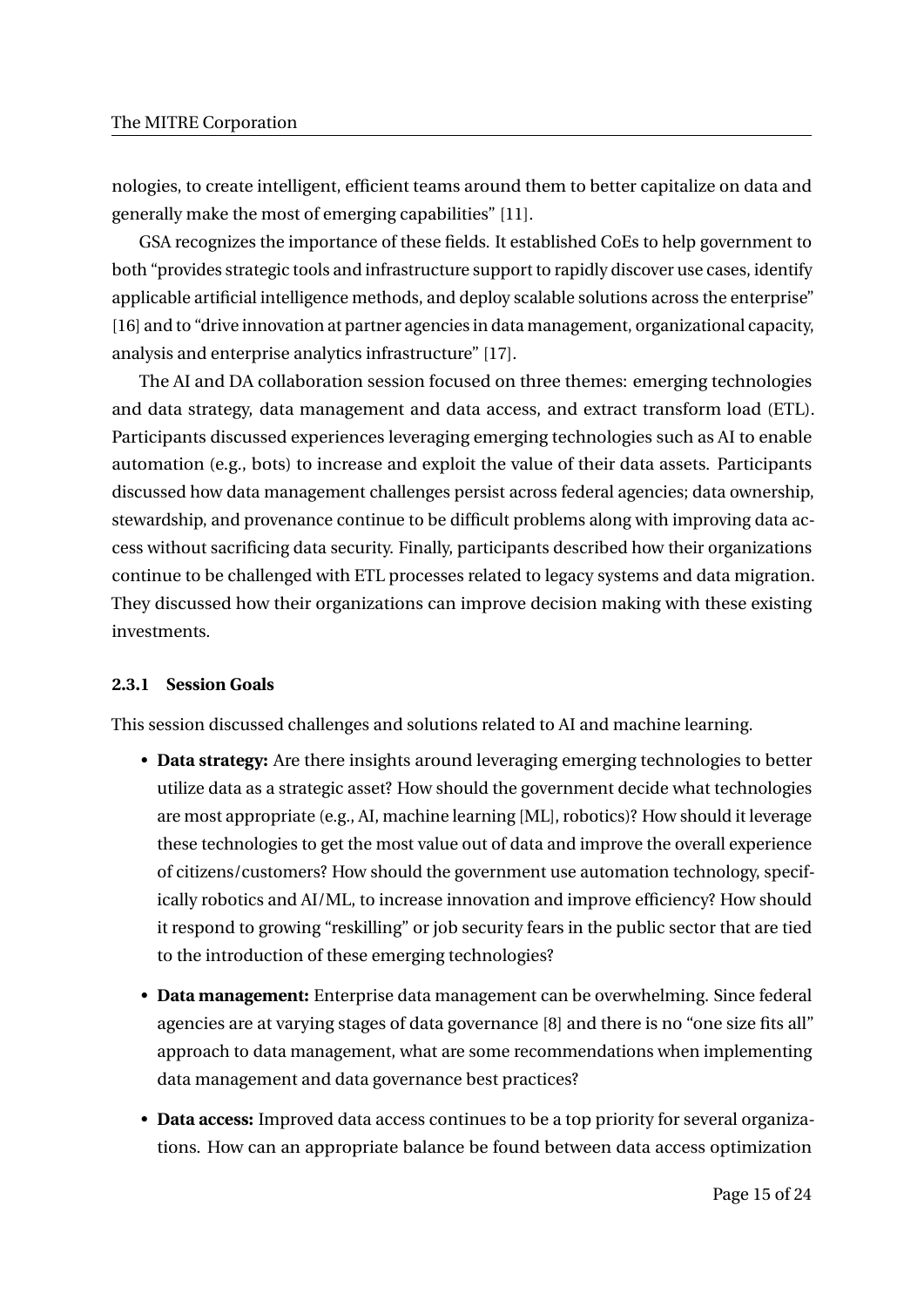without sacrificing data security?

# **2.3.2 Challenges**

Participants identified several challenges in each topic area.

- **Emerging technologies and data strategy**: Participants noted issues about data ownership and the content of data enabling AI. There are issues related to bias in the data, quality of training data sets, and the training of users. Initial data quality and its effects on ML is also a concern.
- **Data management and data access**: The participants identified several challenges with data ownership, particularly concerning cloud computing; data residency, which considers whether data are resident in a cloud or on-premise; and data provenance and the concern with who is "borrowing" data, why, and for how long, and when access to data can be terminated.
- **Extract transform and load**: The ETL conversation yielded similar concerns as above, recognizing data migration, data sharing, data ownership, and change management as challenges to be overcome when leveraging legacy systems. There is a need to improve data migrations from legacy systems and to improve service quality while reducing interruptions and downtime. These systems could benefit from consolidation and modernization as well as tools, tips, and AI tricks.

# **2.3.3 Discussion Summary**

Participants discussed each of the three identified challenge areas. For emerging technologies and data strategy, the initial focus area was on the use of AI as an emerging technology, specifically the future of the industry, factors driving its adoption, and agency experiences. Several participants provided their perspectives and the group – in general – agreed that AI is no longer considered a standalone technology to be used in standalone applications and relegated to the back-office. Rather, it has moved more into the mission space and is augmenting mission applications. To introduce emerging technologies, the group generally agreed on the following best practices:

- Use an iterative approach and start small
- Employ a user-centric approach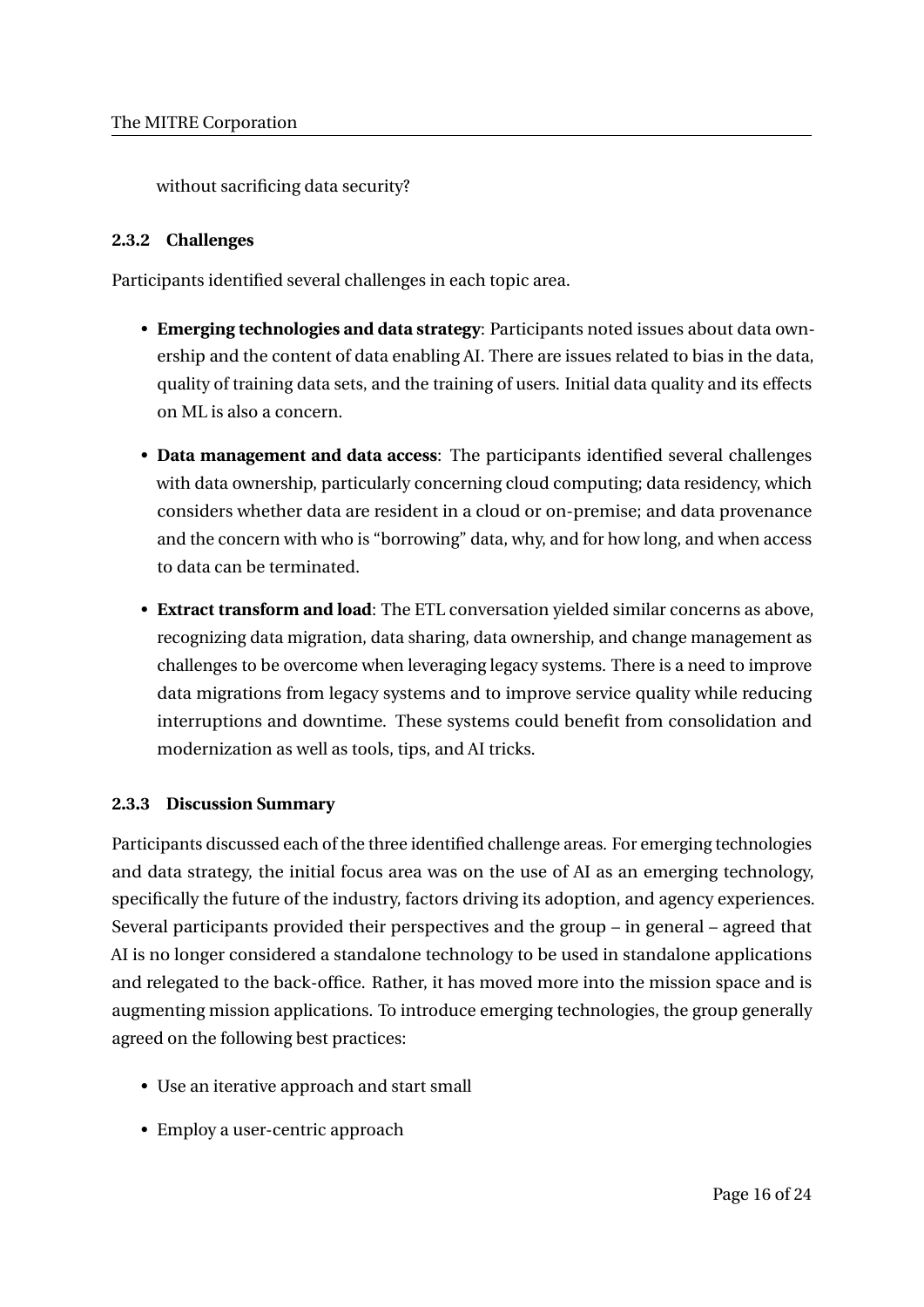• Be goal-oriented and define a roadmap to an end-state

The data management and data access conversations were oriented around identifying issues with data access, finding a balance between competing objectives of safeguarding and accessing data versus managing data assets when there are changing requirements and competing priorities. Participants discussed types of access (e.g., need to know, role-based access, on-demand access) and the use of data catalogs to record and track data assets but agreed that data challenges are unique for every organization. Advocacy from leadership is needed for data governance and to support technologies and activities such as data catalogs, metadata management, data stewardship, and data provenance.

The final discussion topic centered around ETL, relating to legacy systems and data migration. Participants agreed that there are still challenges with legacy systems, including bad data, but these can be overcome by employing the following best practices:

- Working with different organizations to share best practices
- Leveraging previous ETL efforts and shared services

## **2.3.4 Recommendations**

Participants identified several important findings and recommendations.

**Start small and build a prototype, and scale appropriately**: It is essential to identify quick wins and starting small by building a prototype. This is an ideal approach to determine the value of the emerging technology. Following a successful prototype, scale and determine if the small approach is appropriate to large-scale problems.

**Look for opportunities to standardize**: Support the small prototyping effort to keep data where it currently resides and try not to move, assemble, aggregate, or integrate in any way. However, when developing for a large-scale AI solution identify the top data sources and pull them into a data lake. Identify requirements such as surveys and case studies that should lead to a framework that will help inform future needs, models, and predictive capabilities.

**Identify the main pain-points**: Look for the toughest problems and establish formal milestones and deliverables when developing AI solutions. Use a data-driven approach and identify metrics to monitor. Iterate and learn while having an eye on the future state of the AI solution, understanding that this can change due to shifting priorities.

**Take a user-centered approach**: As AI begins to move into the mission space, the government needs to shift its AI awareness to recognize the improved decision making made possible when considering man *and* machine as opposed to man *versus* machine (or the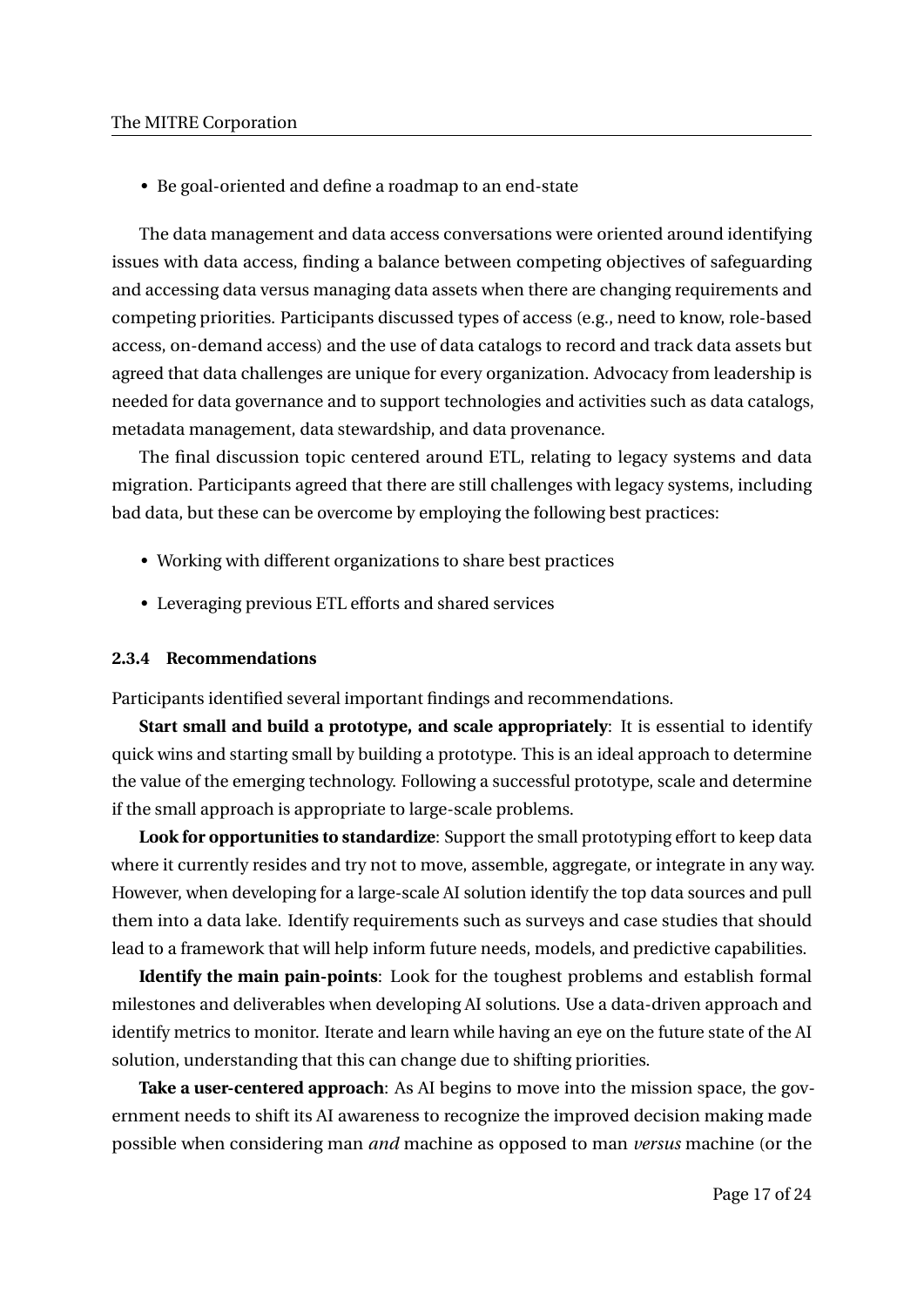notion that AI solutions are just tools). This will ultimately lead to a focus of AI and ethics related to AI (e.g., who or what is making the decisions) and government must respond by codifying rules and best practices to address these concerns.

**Reskill workforce and change management**: The government needs to account for formal, on-the-job training but also allow for self-learning on the job with a trained team. There needs to be a significant change management effort to support this shift, allowing the government workforce to develop the technical skills needed to support AI and other emerging technologies.

The data access and data management conversation yielded several take-aways.

**Manage data access**: The government needs to understand how to manage data assets given changing requirements and competing priorities. The use of data catalogs, metadata management, and other data governance tools are beneficial but should be informed by an enterprise data strategy. Leadership should be aware of and advocate for the strategy. Apply pressure to leadership to see the strategy through to success.

**Identify data owners and data stewards [9]**: As a part of a larger data governance approach, data owners and data stewards must be identified to manage data access, to determine need-to-know, and to manage role-based access. This is also a strategic IT consideration and can be informed by understanding people, processes, and technology.

**Automated data provenance**: Government must invest in capabilities that will automate data management capabilities to provide awareness of data assets. One approach is the use of blockchain to support data provenance. However, the session participants' advice was to choose a capability that is simple to implement and support and to iteratively build on this capability until the full data lifecycle can be documented.

Lastly, the ETL conversation yielded a single recommendation.

**Take advantage of work that has already been done and closely align with existing IT modernization efforts**. Because a lot of legacy systems still exist across government, it is difficult to make decisions that leverage these systems (e.g., when to decommission) or decisions about modernizing these systems without data. Government organizations should look across the enterprise to share best practices and learn how legacy systems are being utilized. While continuing to leverage these legacies for capability development, keep an eye out for IT modernization activities and align when appropriate.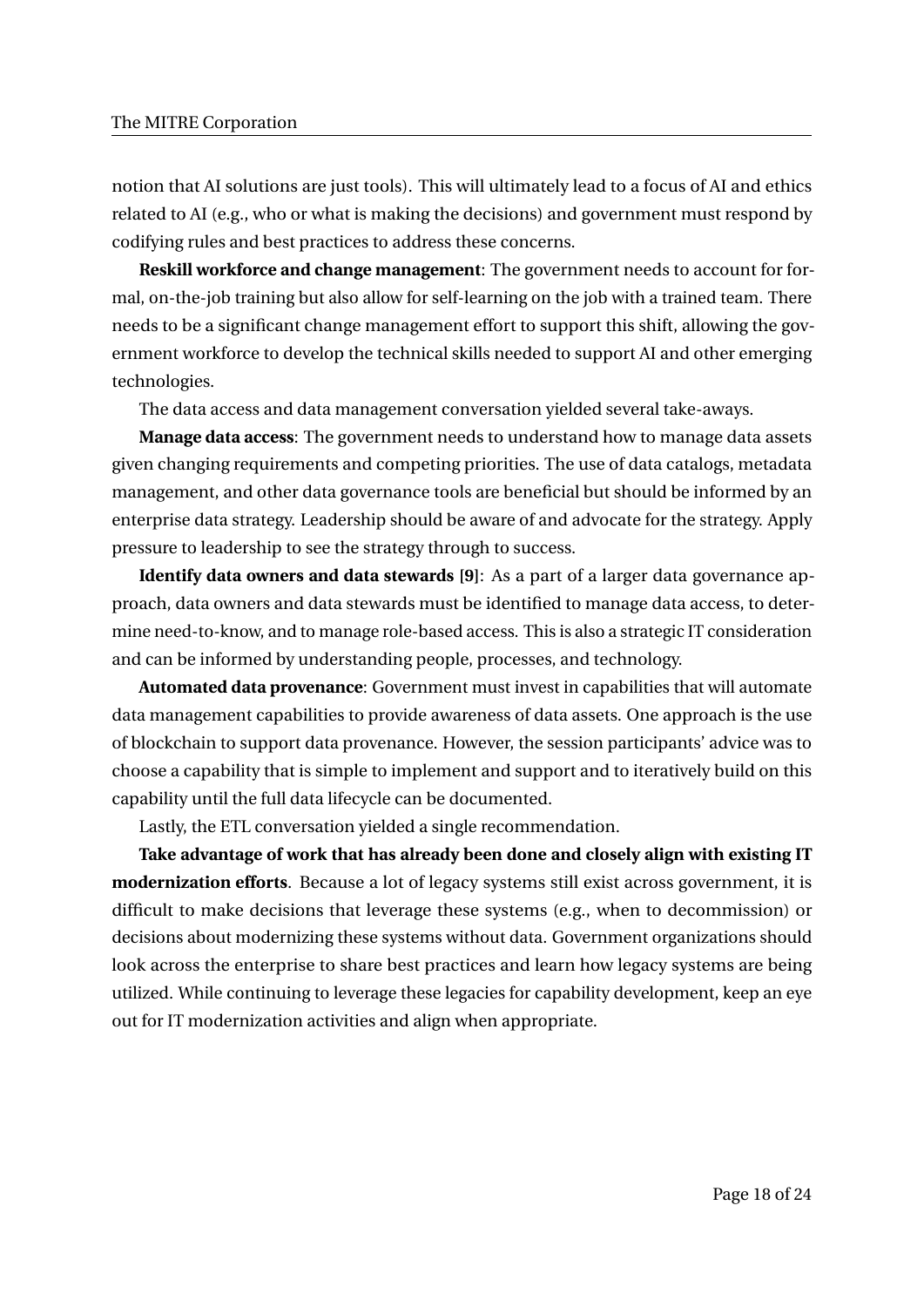# **2.4 IT Infrastructure Optimization**

Infrastructure optimization encompasses a large spectrum of initiatives. GSA describes infrastructure optimization as consolidating federated data centers into a single enterprise facility, modernizing the application landscape, driving out IT infrastructure cost inefficiencies, improving security, and positioning the agency for future infrastructure improvements [18]. A major focus for a government information technologist in 2020 will be to improve the CX and align with how customers are accessing federal agencies. In the scope of the IT infrastructure, this translates to better integration with mobile technology to safely and efficiency provide citizens with the data they need to make decisions.

# **2.4.1 Session Goals**

The session focused on several broad IT optimization topics.

- Digital Transformation how technology is being used to fundamentally change the way the organizations collect, process, and act upon the data gathered [7].
- Multi-cloud management how government agencies should manage a cloud environment with more than one service provider.
- Cultural and organizational change how to address the people aspects of an infrastructure technology change.
- Transition from legacy systems how to transition from a legacy technology to a modern one, such as from Networx [14] to the GSA Enterprise Infrastructure Solutions (EIS) [13].
- Security how to maintain and enhance security through infrastructure changes.

# **2.4.2 Challenges**

This session discussed two primary challenges.

• **Right data to the right user**: How do organizations deliver the right data to the right user? Challenges include the need to process large quantities of data, often from various sources, and securely deliver it to a diverse set of end user devices (e.g., mobile devices) without the user having to go through multiple logins.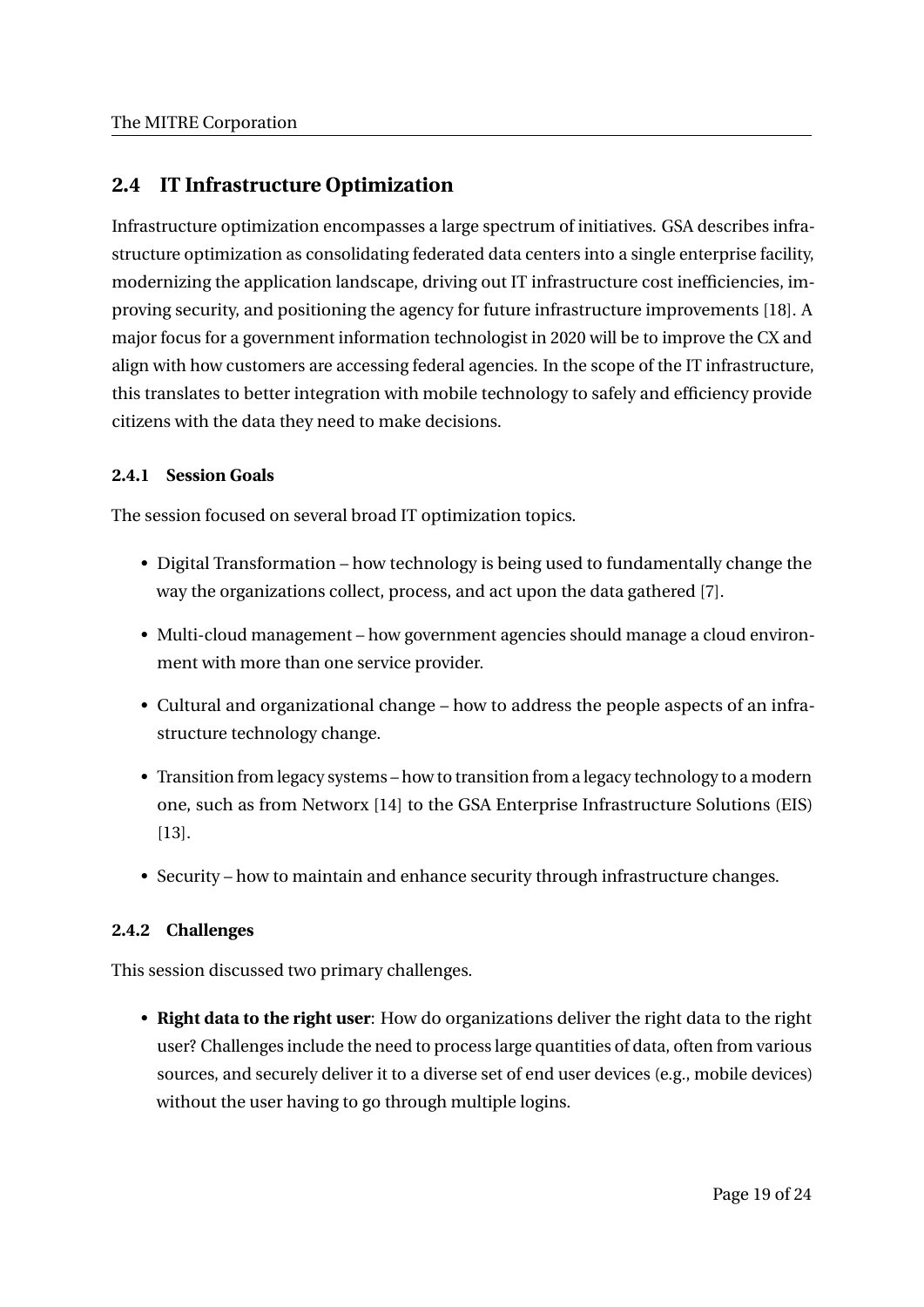• **EIS migration**: Addressing challenges associated with migrating from the legacy Networx contracts to the GSA EIS contract vehicle. Networx contracts traditionally provide agencies with the bulk of underlying network infrastructures whereas the EIS contract vehicle has much more diversity in its service offerings including cloud services.

# **2.4.3 Discussion Summary**

Participants focused on how smart phones are rapidly becoming the primary device used by citizens when interacting with federal agencies. This shift brings up privacy, technological, and security considerations that federal agencies must address.

A use case discussed was healthcare data sharing. Large datasets of public healthcare information have been made available and are essential for enabling artificial intelligence, machine learning, or even basic research. In this case, original sources of the data (which often contain sensitive personal identification information) must be protected while still making enough data available to achieve the research objectives. This digital transition requires foundational changes into how data is connected, utilized, and displayed.

One approach is placing a data virtualization layer between the data source and the consumer that centralizes data, security, and governance to allow real-time access to data regardless of its location or structure. The value of this approach is that only the applications need to be developed or modernized in the beginning and the data sources can be updated later. It is important not to commit to a specific technology or application that has limited interoperability since technology is rapidly changing and consumers are using a numerous diverse device to access federal data.

Participants agreed that while developing solutions to shift to newer technological interfaces, security must be built into the architecture from the beginning and constantly evolve as the threats become more sophisticated. Protection of sensitive personal and agency data is crucially important as a greater numbers of citizens access data using interfaces such as mobile devices.

Agencies should have an action plan for if and when breaches occur to manage the incident, repair any damage, and rapidly restore the service. Additionally, changes in how security is incorporated and monitored are necessary. Applications will have to be able to access and manage data from multiple databases and locations in order to allow the end users to either analyze the data or use it for AI/ML.

The group discussed how the GSA EIS contract vehicle can provide tools that agencies need to modernize and optimize their infrastructure. Using this contract vehicle, agencies can order services and tools needed to meet modernization requirements while obtaining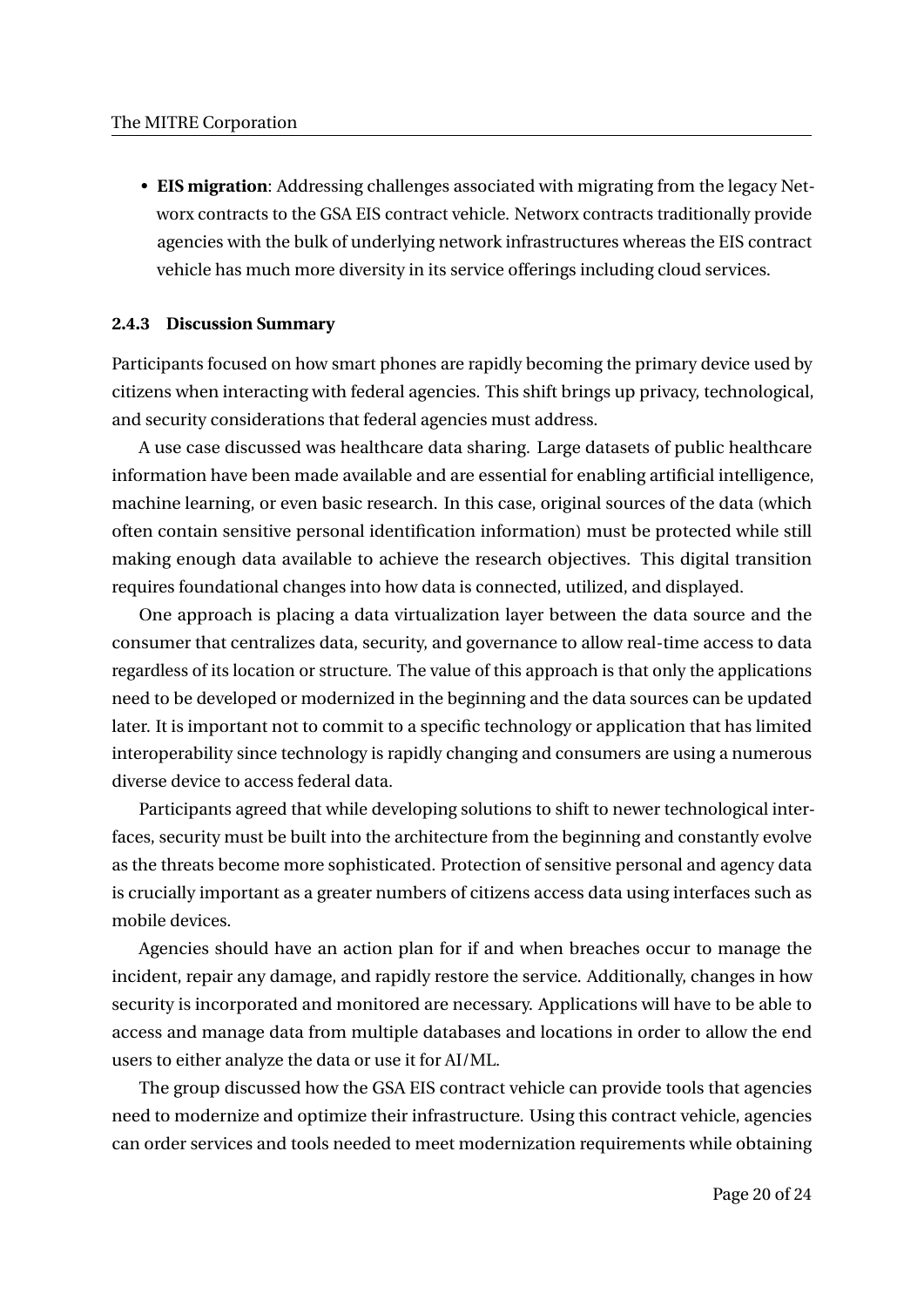assistance in planning the move to new services in a manner that will be transparent to the end user. EIS can provide cloud services (Infrastructure-as-a-Service (IaaS), Platform-as-a-Service (PaaS), and Software as a Service (SaaS)) in addition to network and communications services.

Finally, implementation and modernization require that agency staff receive the necessary training to upgrade their skills to meet the emerging changes in technology and to manage those services that are being acquired from the various types of suppliers, system integrators, managed service providers, value-added resellers, and cloud service providers. It is critical that people and policy be agile and adapt new ideas and technologies while assuring the integrity of the agencies systems.

## **2.4.4 Recommendations**

From the IT optimization discussion there were several take-aways.

- **Mobile considerations**: Make sure to address customer interfacing technologies (e.g., mobile devices) as part of system interfaces and websites design.
- **Representing data**: When fulfilling a request, create a virtual layer of separation between the data source and the consumer that centralizes data, security, and governance to allow real-time access.
- **Security approach**: Adopt a common approach to security and ensure security is built into the product from the beginning (and not as an add-on).

# **3 SUMMIT RECOMMENDATIONS & CONCLUSIONS**

A summary of challenges and recommendations for each of the sessions is presented in Figure 1.

In conclusion, the collaboration sessions enabled participants to exchange ideas on key challenges and recommendations in order to advance IT modernization in government.

# **ACKNOWLEDGMENTS**

The authors of this paper would like to thank The Advanced Technology Academic Research Center and The MITRE Corporation for their support and organization of the summit.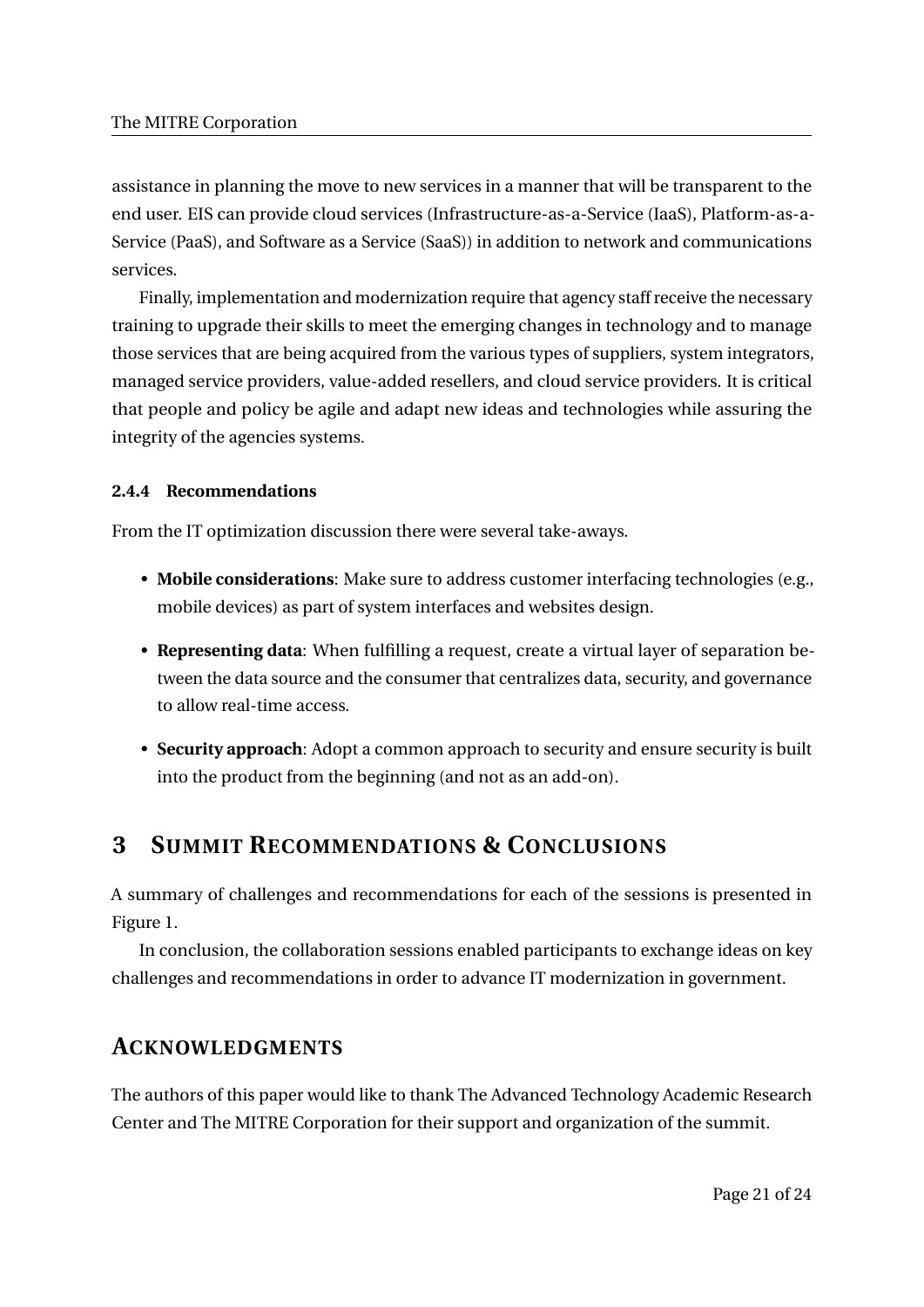|                                         |                 | <b>Cloud Adoption</b>                                                                                                                                                  | <b>Customer Experience</b><br>and Contact Center for<br>the Future                                                                                                                                                                                                                                                                                 | <b>Artificial Intelligence</b><br>and Data Analytics                                                                                                                                                                                                                                                                                                                         | 倡<br><b>IT Infrastructure</b><br><b>Optimization</b>                                                                                                                                                                                                                                                          |
|-----------------------------------------|-----------------|------------------------------------------------------------------------------------------------------------------------------------------------------------------------|----------------------------------------------------------------------------------------------------------------------------------------------------------------------------------------------------------------------------------------------------------------------------------------------------------------------------------------------------|------------------------------------------------------------------------------------------------------------------------------------------------------------------------------------------------------------------------------------------------------------------------------------------------------------------------------------------------------------------------------|---------------------------------------------------------------------------------------------------------------------------------------------------------------------------------------------------------------------------------------------------------------------------------------------------------------|
|                                         | Challenges      | • Lack of knowledge<br>• Lack of a strategy<br>• Risk of innovation<br>• Source selection<br>• Vendor control,<br>transparency, and<br>management<br>• Cultural change | • Customer Understanding<br>• IT Modernization/Digital<br>Services Experience<br>• Workforce Experience and<br>Organization Culture,<br>• CX Innovation, Strategy, and<br>Planning                                                                                                                                                                 | • Introducing Emerging<br>Technologies<br>• Data Management and Data<br>Access<br>• Legacy Migrations                                                                                                                                                                                                                                                                        | • Ability of agencies to<br>provide requested<br>information to citizens<br>$\bullet$<br>Migration from existing<br>legacy systems to<br>modernized, more diverse,<br>and cloud-based systems<br>• Transition from legacy<br>telecommunications<br>systems to the Enterprise<br>Infrastructure Solution (EIS) |
| Key Results from Collaboration Sessions | Recommendations | · Provide general cloud<br>education<br>· Integrate top-down and<br>bottom-up adoption<br>• Create a strategy for cloud<br>adoption                                    | • Focus on vendor SLAs<br>• Align strategy across<br>customer journey<br>• Adopt a collaborative,<br>integrated approach for<br>consistent experience<br>• Develop a CX strategy that<br>reflects knowledge of<br>customer<br>• Incorporate workforce<br>planning in CX strategy<br>• Adopt a disciplined<br>approach for CX strategy<br>execution | · Start small and build a<br>prototype<br>• Look for opportunities to<br>standardize<br>• Identify the main pain-<br>points<br>· Take a user-centered<br>approach<br>· Reskill workforce and<br>manage change<br>• Manage data access<br>· Identify data owners and<br>data stewards<br>• Automate data provenance<br>• Take advantage of work that<br>has already been done | • Consider mobility in<br>development efforts<br>• Develop approaches to<br>provide requested data to<br>users across all platforms<br>especially mobile<br>• Integrate security into the<br>development effort at the<br>outset                                                                              |

**Figure 1:** The results from the collaboration sessions are represented according to the session from which they were provided.

The authors would also like to thank the session leads and participants that helped make the collaborations and discussions possible. A full participant list is maintained and published by ATARC on its web site $^{11}$ .

©2020 The MITRE Corporation. ALL RIGHTS RESERVED. Approved for Public Release; Distribution Unlimited. Case Number 19-02491-3

# **REFERENCES**

[1] 115th Congress (2017-2018). H.R.4174 - Foundations for Evidence-Based Policymak-

 $11$ https://www.atarc.org/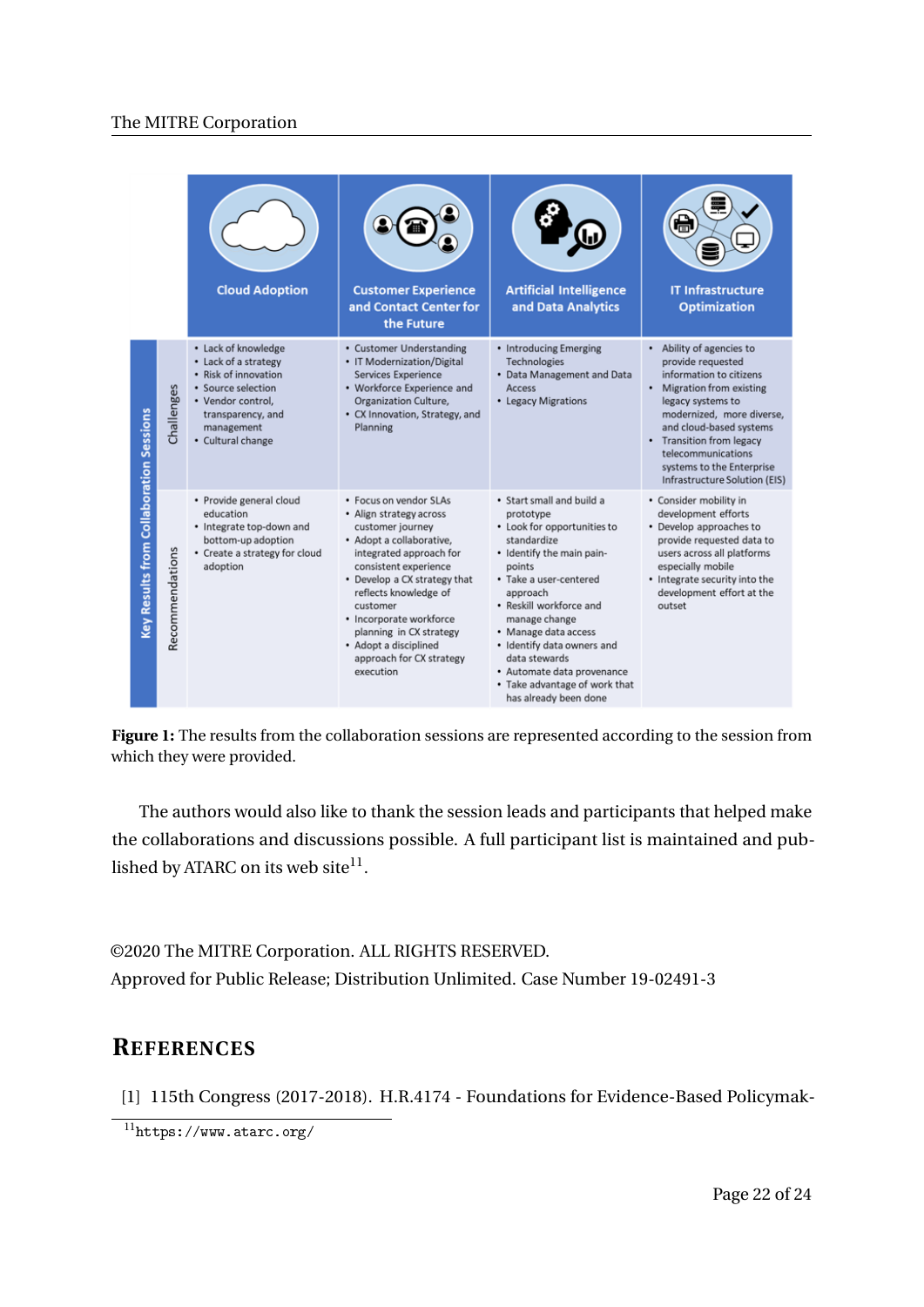ing Act of 2018. https://www.congress.gov/bill/115th-congress/house-bill/ 4174, 2018.

- [2] 115th Congress (2017-2018). H.R.5759 21st Century Integrated Digital Experience Act. https://www.congress.gov/bill/115th-congress/house-bill/5759/text, 2018.
- [3] 116th Congress (2019-2020). H.R.2586 Federal Agency Customer Experience Act of 2019. https://www.congress.gov/bill/116th-congress/house-bill/2586, 2020.
- [4] 116th Congress (2019-2020). H.R.3151 Taxpayer First Act. https://www.congress. gov/bill/116th-congress/house-bill/3151, 2020.
- [5] ASCI.org. ACSI Over Time, November 2019. https://www.theacsi.org/images/ stories/images/nationalquarterlyscores/19nov\_acsi\_sector\_scores.pdf, 2019.
- [6] K. Bodine. Outside In: The Power Of Putting Customers At The Center Of Your Business. https://go.forrester.com/blogs/12-05-22-outside\_in\_the\_power\_of\_ putting\_customers\_at\_the\_center\_of\_your\_business/, 2012.
- [7] CGI. Digital Transformation for Federal Agencies. https://www.cgi.com/sites/default/files/2018-10/ cgi-federal-digital-transformation-white-paper\_0.pdf, 2018.
- [8] DAMA International. What is Data Governance? https://dama.org/content/ what-data-governance, 2019.
- [9] DAMA International. What is Data Stewardship? https://dama.org/content/ what-data-stewardship, 2019.
- [10] FedRAMP PMO. FedRAMP. https://www.fedramp.gov/, 2015.
- [11] Frank R. Konkel. Nextgov Event: Data, Analytics and a World of Possibilities. https://www.nextgov.com/analytics-data/2016/06/ nextgov-event-data-analytics-and-world-possibilities/129149/, 2016.
- [12] S. Friedman. OMB drafts new 'Cloud Smart' strategy. https://fcw.com/articles/ 2018/06/13/cloud-smart-omb-friedman.aspx, 2018.